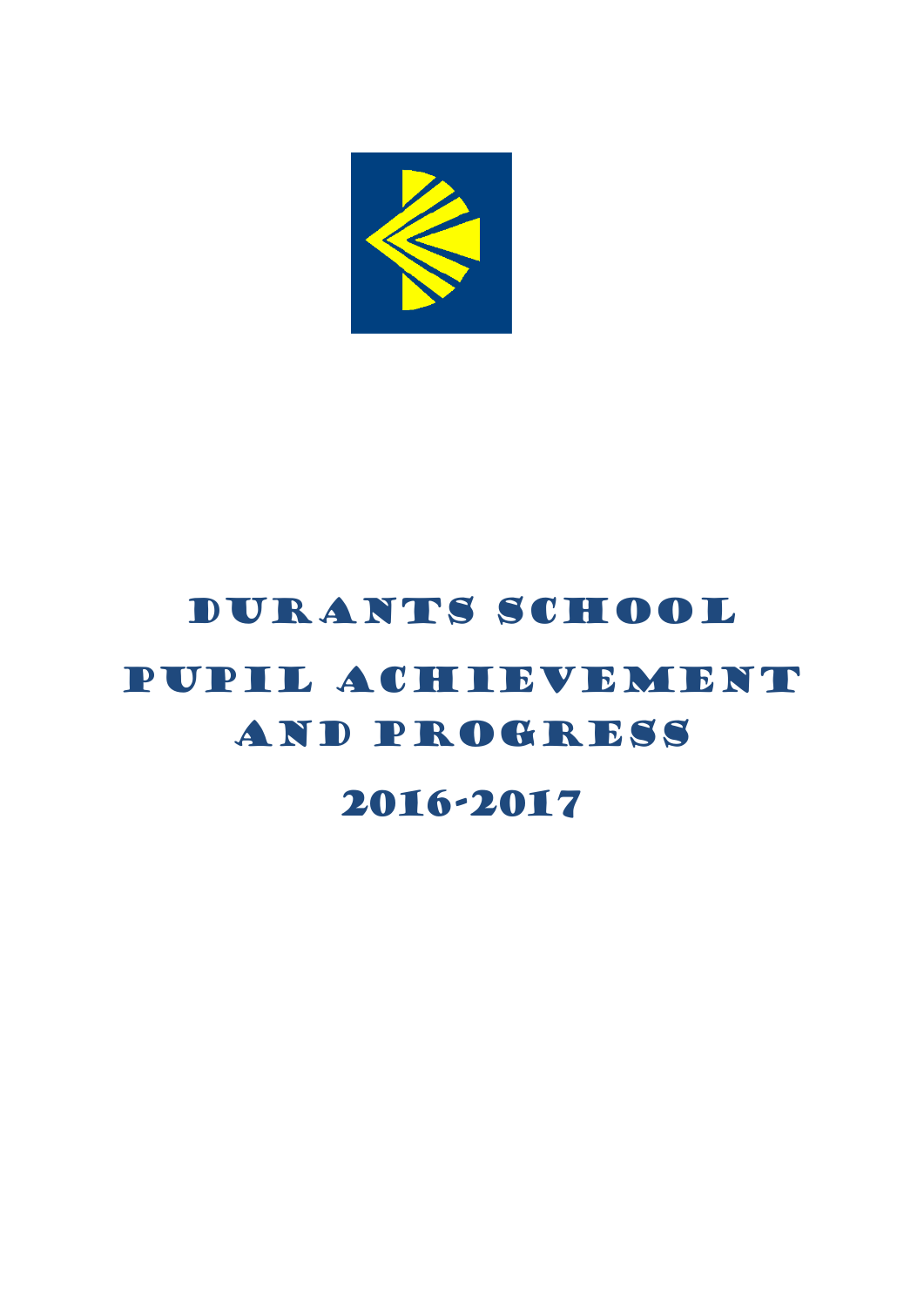## **Contents**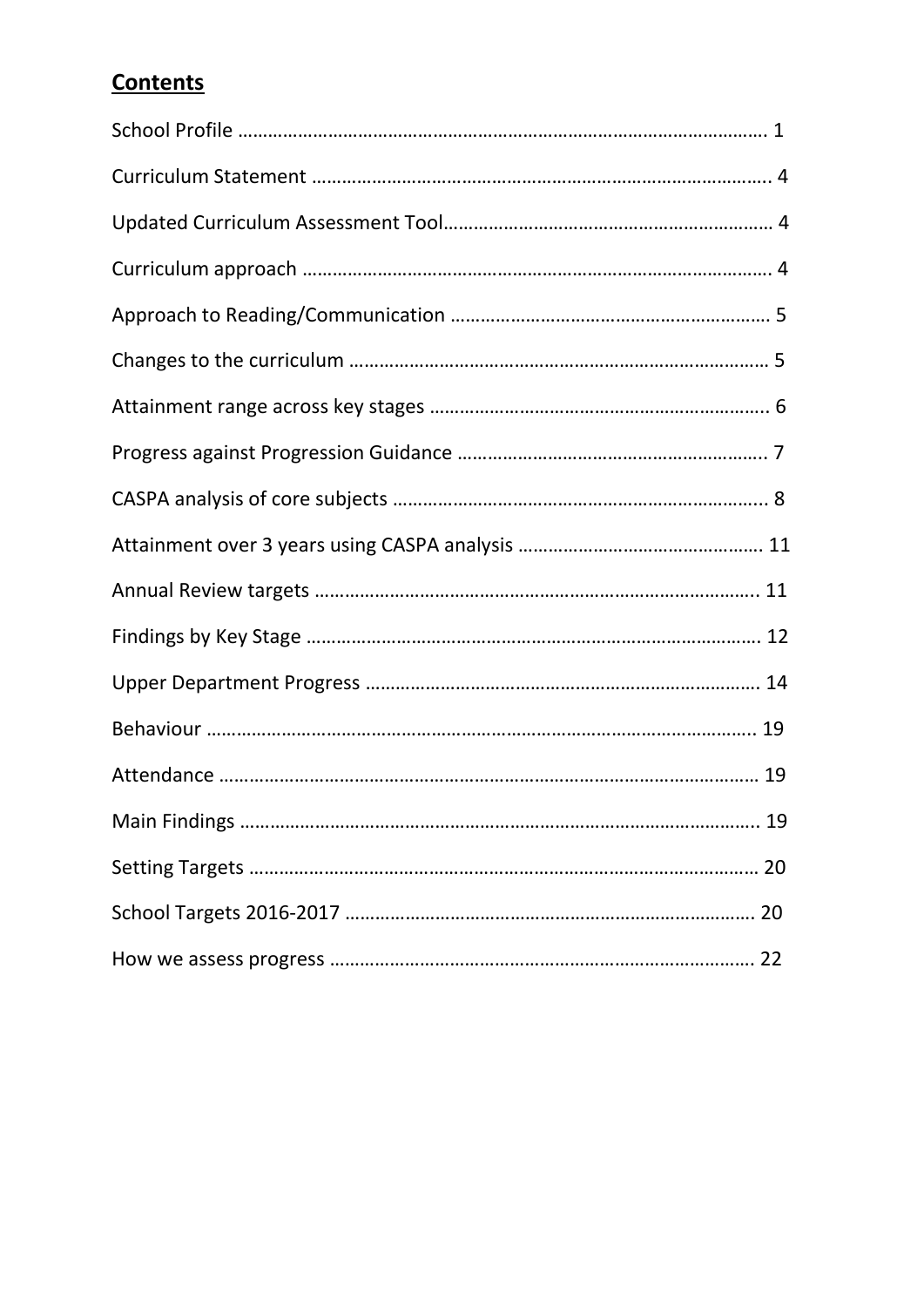#### **School Profile 2016-2017**

| Number of<br><b>Pupils</b><br>overall | <b>Boys</b> | Girls | <b>FSM</b> | LAC | Young<br>Carers | <b>Travellers</b> |
|---------------------------------------|-------------|-------|------------|-----|-----------------|-------------------|
| 111                                   | 88          | 23    | 45         |     |                 |                   |

#### **Number of Pupils in each year group – 2015-2016**

| v | .  |         | JC. | - - - | $\overline{111}$<br>. | V17<br>. | Y13           |  |
|---|----|---------|-----|-------|-----------------------|----------|---------------|--|
|   | ∸∾ | <u></u> |     | 14    |                       | --       | <u>. на с</u> |  |

#### **Percentage of pupils by Ethnic Group**

| Asian & Other | Black    | <b>White British</b> | White Other | Mixed<br><b>Heritage</b> | Other |
|---------------|----------|----------------------|-------------|--------------------------|-------|
| 10 (9%)       | 61 (55%) | 9(8%)                | 14 (13%)    | 14 (13%)                 | 3(2%) |

#### **Percentage of ethnic groups in Enfield Secondary schools according to 2012 census**



#### **Main languages spoken at home**

16.3% of our pupils are living in homes where English is not spoken at home. (According to the 2011 census, of the residents In London, 22% ( 1.7 million) [\(http://www.bbc.co.uk/news/uk-21259401\)](http://www.bbc.co.uk/news/uk-21259401) use a main language other than English) 36% of our pupils are living in homes where English is used as a second language and 43% of our pupils are solely English speaking homes.

Enfield's population is highly diverse and in the 2015 school Census conducted by the local education authority (LEA), Enfield pupils recorded themselves as having under 95 different ethnic groups.

We are aware of our responsibilities to these pupils and are working hard to close the gap to ensure that all of our pupils' needs are met. Our Family Support Worker is working closely with our families and where appropriate we provide interpreters to the Annual Reviews, EHCP plans, and other relevant meetings to ensure clear understanding.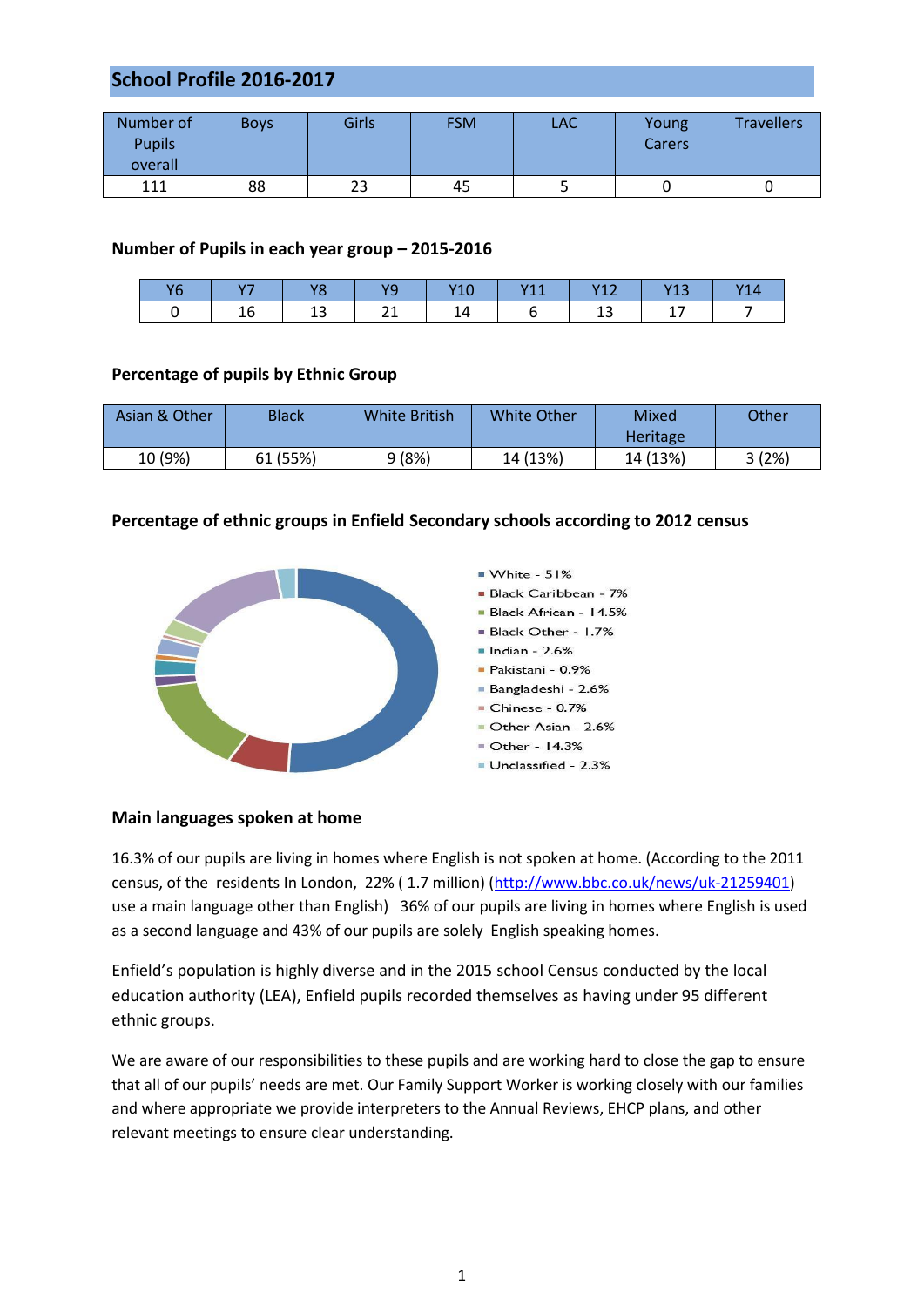#### **Free School Meals**

41% (45 pupils) are eligible for free school meals . According to the school Census of 2013, 27.8% of Primary schools pupils and 24.7% Secondary school pupils were known to be claiming free school meals in the borough of Enfield.

This reflects the catchment area

In 2013/14 approximately 39.38% of pupils in the Enfield area qualified for pupil premium, representing a rate well above the national average (16%) and substantially above the London average (21.3%) for 2014. According to official HMRC statistics, as of 31st August 2013 (the latest date for which this information is available), 24.9% of all dependent children under the age of 20 in Enfield are in low-income families.

The average percentage of pupils eligible for free school meals in England for 2016 is as follows:

| Nursery & state funded primary schools: | 15.2% |
|-----------------------------------------|-------|
| State-funded secondary schools          | 14.1% |
| State funded Special schools            | 37.4% |

#### **Number of pupils by Learning difficulties**

99.1% (108 pupils) of our pupils have a diagnosis of Autism with varying learning difficulties.

#### **Looked After Pupils**

We have 5 Looked after Pupils on role.

#### **Young Carers**

We have no young carers.

#### **Traveller children**

We have no traveller children in school**.** 

#### **Pupil Mobility**

Joiners: 0 (pupils joined the school after the initial intake in September 2016) Leavers: 5 (there has been 5 leavers during the course of the year) Long term absentees: 3 (3 pupils absent from school due to mental health issues but placed in a different provision)

#### **Comparing 2010-2011, 2011-2012, 2012-2013, 2014-2015, 2015-2016**

|       | <b>Number</b><br>of pupils<br>overall | <b>Boys</b> | Girls | <b>FSM</b> | <b>LAC</b> | Young<br>Carers | <b>Travellers</b> |
|-------|---------------------------------------|-------------|-------|------------|------------|-----------------|-------------------|
| 2011- | 84                                    | 65          | 19    | 46         | 3          | 0               | 0                 |
| 2012  |                                       |             |       |            |            |                 |                   |
| 2012- | 87                                    | 68          | 19    | 42         | 3          | 0               | 0                 |
| 2013  |                                       |             |       |            |            |                 |                   |
| 2013- | 98                                    | 76          | 22    | 42         | 4          | 0               | 0                 |
| 2014  |                                       |             |       |            |            |                 |                   |
| 2014- | 106                                   | 85          | 21    | 48         | 5          | 0               | $\mathbf 0$       |
| 2015  |                                       |             |       |            |            |                 |                   |
| 2015- | 104                                   | 83          | 21    | 43         | 5          | 0               | $\pmb{0}$         |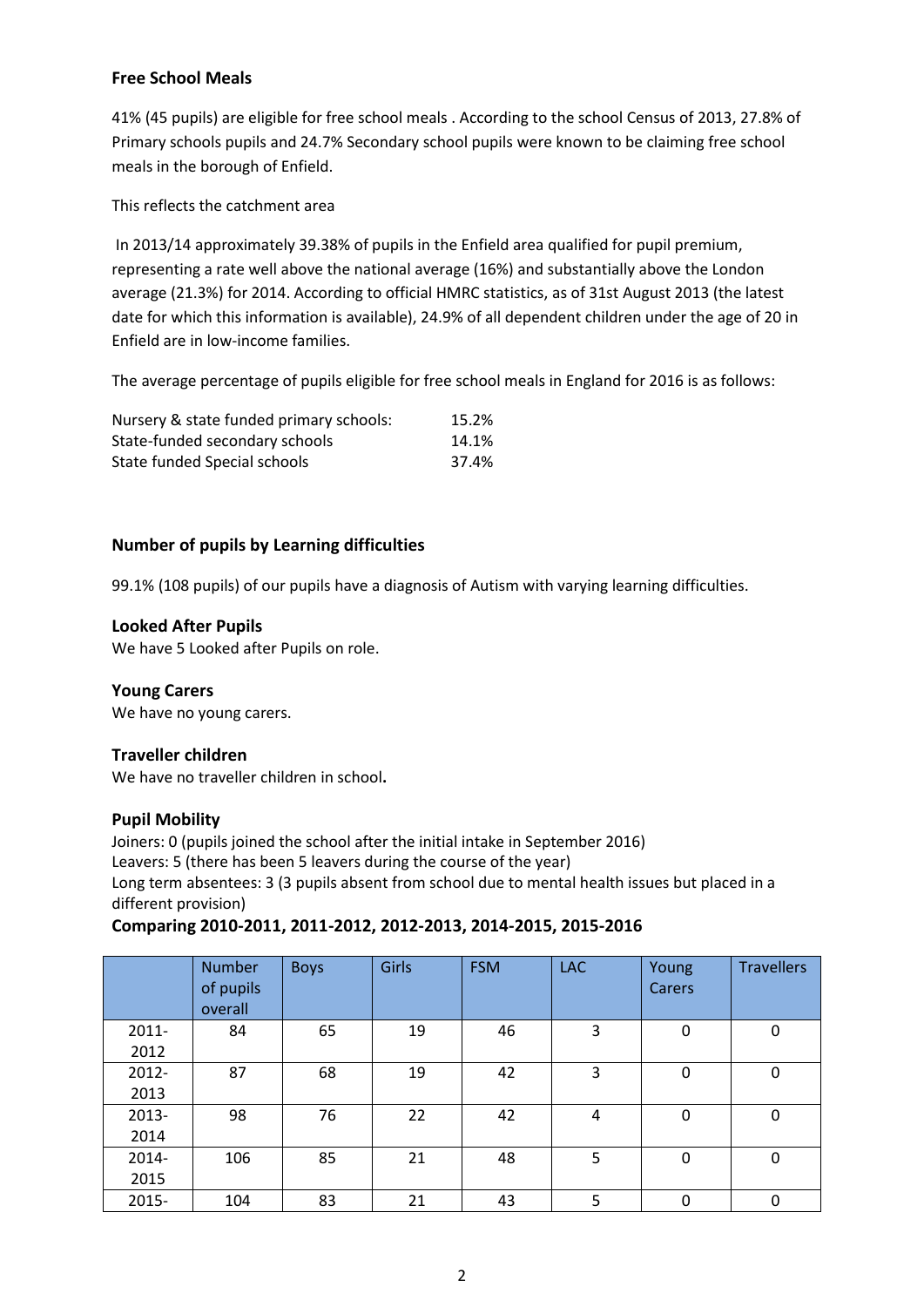| 2016  |     |    |          |    |  |   |
|-------|-----|----|----------|----|--|---|
| 2016- | 110 | 88 | วว<br>25 | 45 |  | ∼ |
| 2017  |     |    |          |    |  |   |

Durants School comprises of 14 class on site plus one satellite class at Winchmore Secondary school. This will increase to two classes from September 2017. Class sizes vary from four to ten pupils per

class with a teacher and  $2 - 5$  teaching assistants, depending on the needs of the pupils. There is a classroom in the school, purposefully constructed as a selfcontained unit, specifically created to accommodate pupils who find accessing a functional classroom extremely difficult and would favour more of a sensory based / AQA units curriculum.

As well as having Autism, pupils at Durants may also present with a range of other needs and combinations of



supplementary needs e.g. mental health, attachment, relationships, behavioural, physical, medical, sensory, communication and cognitive, that is Complex Learning Difficulties and Disabilities (CLDD), presenting an uncharacteristic or spikey profile.

#### **Number and % of pupils by ethnic group**

Pupils per year

|           | <b>Number</b> | Asian | <b>Black</b> | White | White | Mixed    | Other |
|-----------|---------------|-------|--------------|-------|-------|----------|-------|
|           | of pupils     |       |              |       | Other | Heritage |       |
| 2011-2012 | 84            | 10.7% | 47.6%        | 21.5% | 15.5% | 3.5%     | 1.2%  |
| 2012-2013 | 92            | 12%   | 49%          | 19.1% | 14.2% | 4.5%     | 1.2%  |
| 2013-2014 | 98            | 11.2% | 47%          | 17.5% | 14.3% | 8%       | 2%    |
| 2014-2015 | 106           | 7.5%  | 54%          | 12%   | 11%   | 8.5%     | 12%   |
| 2015-2016 | 104           | 4.8%  | 52.8%        | 10.6% | 15.4% | 8.7%     | 7.7%  |
| 2016-2017 | 110           | 9%    | 55%          | 8%    | 13%   | 13%      | 2%    |

This Academic year shows that 91.8% of pupils at Durants (including those classified as "other") are from an ethnic background. The National Statistics of 2014, show that 55% of people living in the UK were not white British.

#### **Free School Meals**

2011 - 2012, 54% pupils were eligible for Free School Meals. 2012 - 2013, 46% pupils were eligible for Free School Meals. 2013 - 2014, 43% pupils were eligible for Free School Meals. 2014 - 2015, 45% pupils were eligible for Free School Meals 2015 - 2016, 41% pupils were eligible for Free School Meals. 2016 - 2017, 41% pupils were eligible for Free School Meals.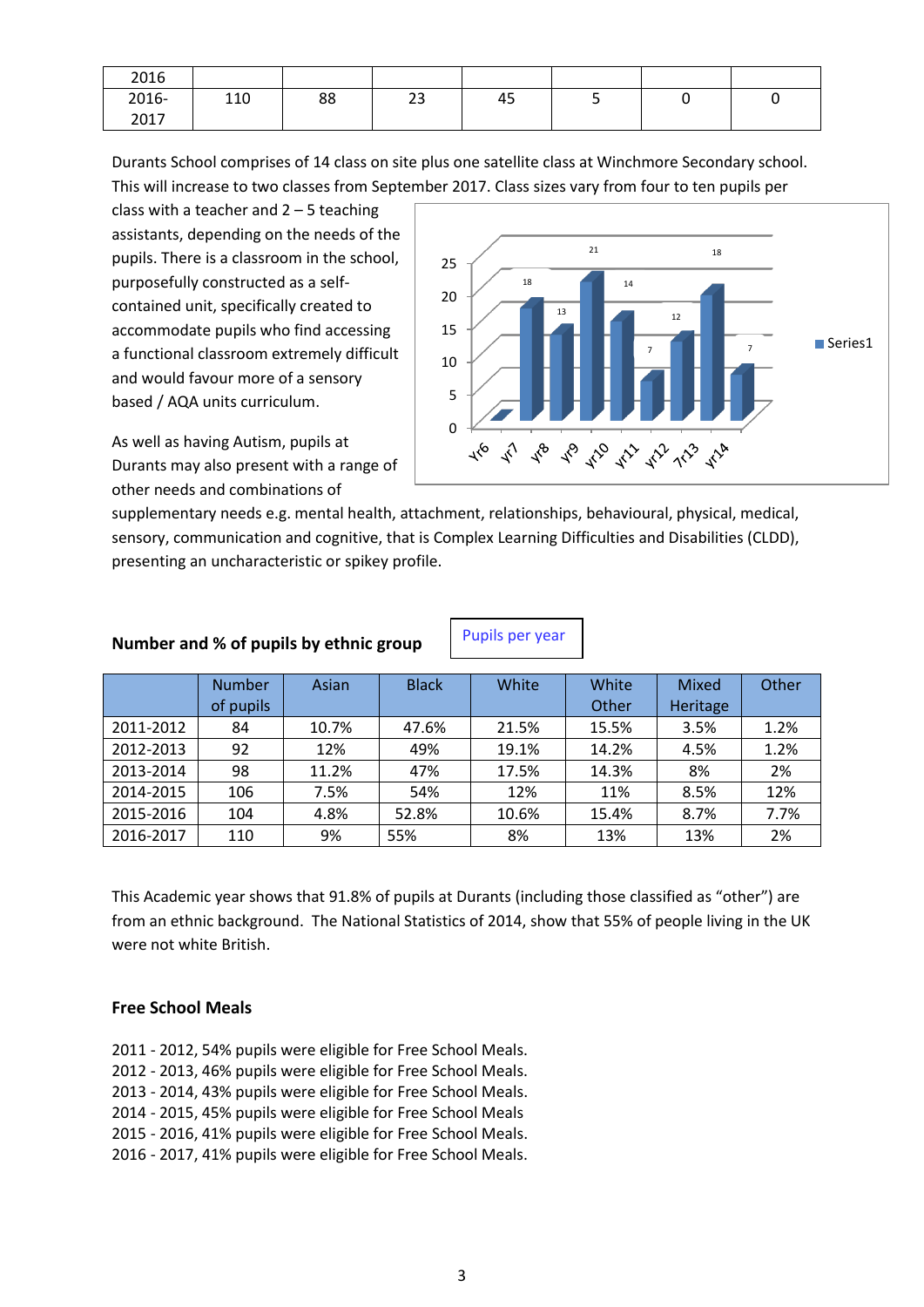In the 2016 – 2017 financial year, Durants School received funding of £935 for each pupil registered as eligible for free school meals. The total pupil premium funds received was £39,270.00.

#### **Curriculum Statement**

In line with the New National Curriculum Statement as a state-funded school we must offer a curriculum which is broadly based and balanced and provides the following:

 Promotes the spiritual, moral, cultural, mental and physical development of pupils at the school and of society

 Prepares all pupils at the school for opportunities, responsibilities and experiences they may need to rely on later on in life.

#### **Updated Curriculum Assessment tool**

This year, Durants School have updated their Assessment Tool to a more bespoke, Autism friendly Assessment Tool, to record pupil progress. This new system is called "I Can" statements and it covers progress from P1(i) up to P8, Stage 1 – Stage 5 and to diminish the difference between the two, we have introduced P9, P10 & P11 as stepping stones. This new system is easier and faster to use, attuned to capture progress from a differentiated curriculum, modified to focus on areas that were currently not tracked as progress and it is cost effective and compatible with our external assessment & comparison tool CASPA. This system will be fully operational from the start of the next academic year.

#### **Curriculum Approach**

Students at Durants School are grouped according to their specific needs. These needs are categorised as "Sensory" "Experiential" and "Independent". Pupils working at all stages must have every opportunity to express themselves and communicate all aspects of the curriculum through whatever means possible. Durants school provides all learners with opportunities to achieve through a rich, broad, balanced and differentiated curriculum, which is also co-ordinated to ages, abilities, interests, aptitudes and special needs. Our curriculum approach needs to reflect the diversity of needs and age range of our student population. The Durants school curriculum has been devised for pupils in the Lower and Middle Departments (Year  $7 - 11$ ). Our provision is relevant (Autism Specific), fun and accessible to help remove any barriers to learning, thereby allowing engagement and progress to take place.

Pupils learn through play (including a sensory diet), exploration, practical activities and community involvement. Our curriculum Programmes of Study have been developed to support pupils to:

 Develop communication skills in speech, gesture, sign /symbol so that they can interact with other people, make choices, follow instructions and explanations and access the key concepts needed for learning.

- Establish key skills in literacy, numeracy, science and ICT.
- Learn to co-operate with other people, self-regulate (when necessary) and to build positive relationships and to take responsibility for themselves and their actions.
- Learn the skills which will help them be more independent in adult life.
- Learn about the world around them and the wider community.
- Develop self-awareness, respect for others and a sense of responsibility, so that they can play their part in the school community and become active citizens as adults.
- Develop confidence, essential life skills and personal independence.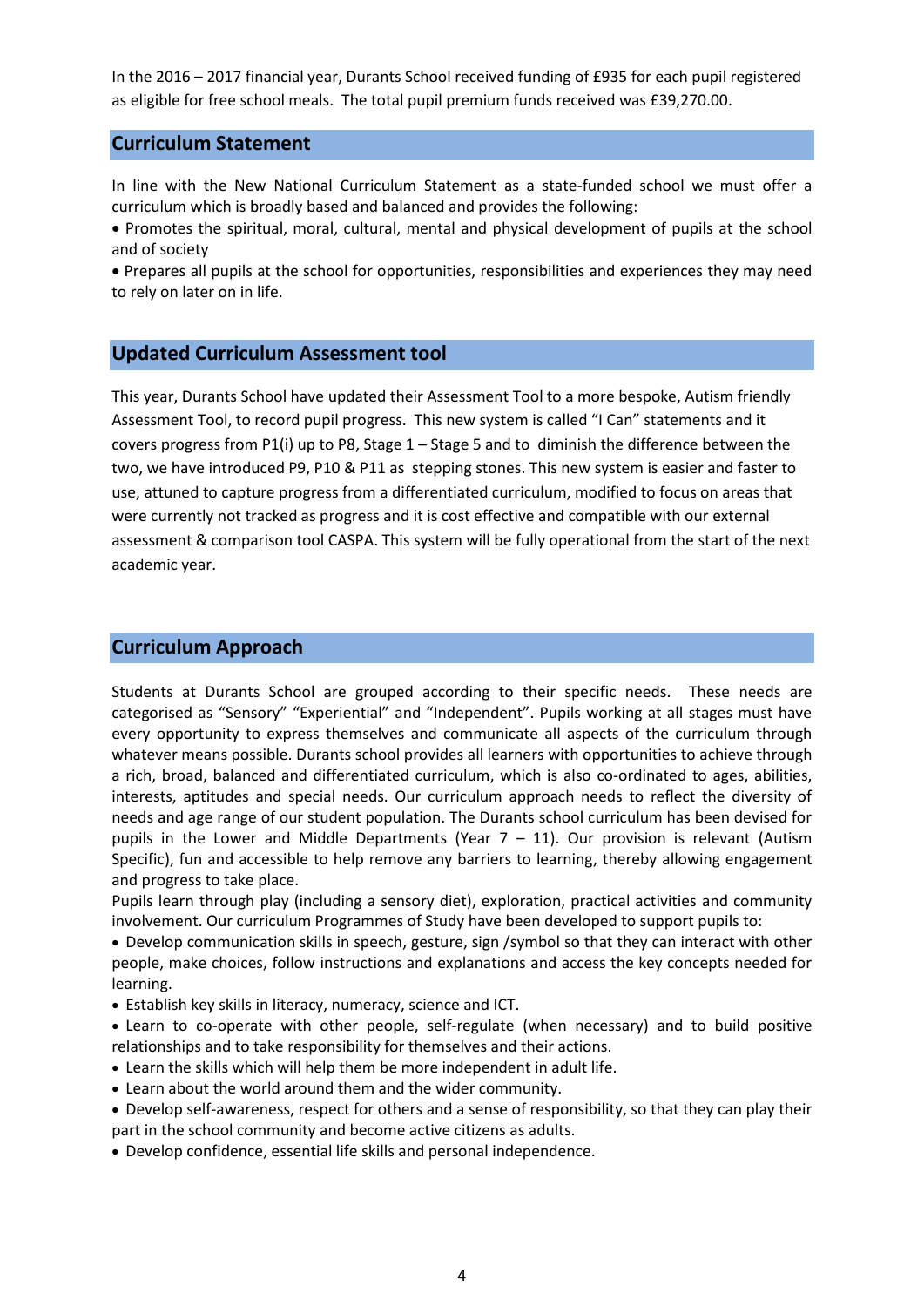#### **Our approach to reading and phonics at Durants**

For many pupils at Durants, the development of literacy skills will continue throughout their school career and beyond. Opportunities to develop literacy skills are offered to all pupils across the curriculum in a manner that allows them to extend their individual skills. Literacy activities are adapted to make them appropriate to the needs of the pupils with severe and complex learning difficulties. These include sensory and social stories supported by visual and tactile aids.

For some pupils, age appropriate phonics schemes are used to combine their phonic knowledge and understanding. A wide range of multisensory activities that are based on the pupils' interests is the key to encouraging inclusivity and making reading enjoyable and memorable. Durants are currently

using the software reading system "Lexia" which incorporates reading through enjoyable educational games and interactive activities, encouraging pupils to be competitive in their individual learning and providing a holistic approach to literacy and ICT skills. This software will keep track of the average number of skills or units gained per student per year. It is also fashioned to support each pupil by differentiating tasks according to the needs of the pupil and has two areas of attainment. This year 136 certificates have been handed out to students for completion of full Stages and this number changes daily.



There is also a range of stimulating phonics based resources, reading schemes (Rigby) and colourful semantics accessible for all groups.

Guided reading is timetabled every day, but this may occur at different times during the day for individual pupils. Reading is embedded within the broader school curriculum.

The majority of our non-verbal pupils use language boards and /or an electronic form of Pecs on a tablet to communicate during lesson time and other times during the school day. We still have our confident PECS users who use symbols and words to communicate their wants and needs as well as colourful semantics for a better understanding of sentence formation.

Assessment of reading is undertaking via our new "I can Statements" assessment tool as well as Our CASPA (Comparison and Analysis of Special Pupil Attainment) providing a rich set of comparison data.

#### **Changes to the Curriculum**

With the changes made to the curriculum over the past two years, we have noted that further changes need to be made to comply with the needs of our pupil and completely encapsulate all progress achieved. We are in the process of completing this for the next academic year. As our Assessment tool we are currently using both I can statement as well as b-squared to assess progress ranging from P1(i) to Stage 5. To diminish the difference between P8 and Stage 1 in Literacy and Numeracy, we have introduced three stepping stones (P9, P10, P11), which will be up and running next academic year.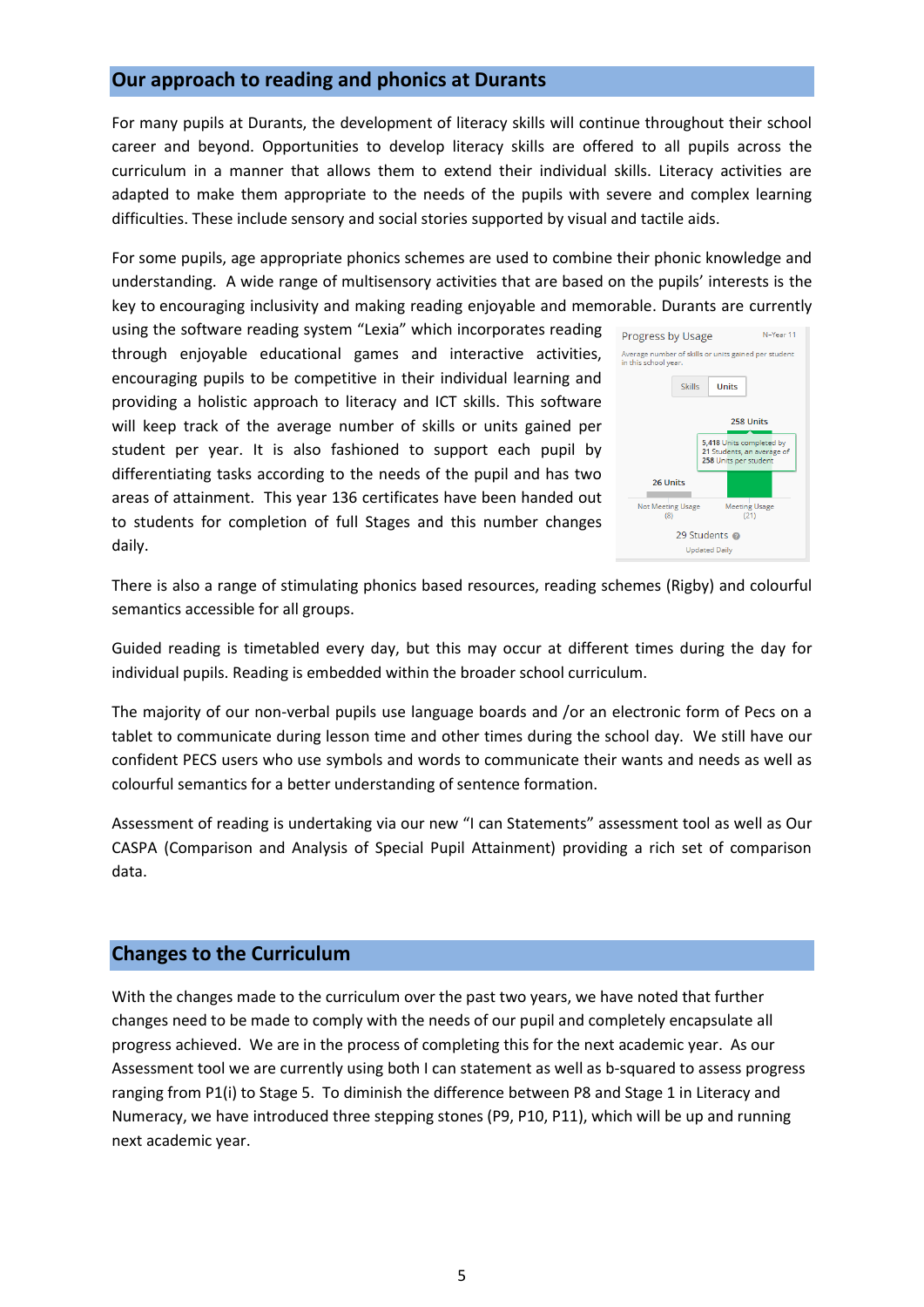This year we have written our own programmes of study which have been developed to allow teachers to set suitable learning challenges for our pupils, to respond to our pupils' diverse learning needs and to include all learners by overcoming potential barriers to learning and assessment.

The programmes of study ensure continuity, progression and full subject coverage, providing the basis for developing our bespoke Schemes of Work.

In both departments, we have developed new long term plans which cover more suitable Autism friendly topics, relevant to the needs and interests of our pupils. The curriculum for the lower department is spread across a 3 year cycle and in middle department it is over 2 years.

Previously, the assessment tool B-squared did not fully cover the KS3 & KS4 topics being taught in the school. In line with the new 'I Can' Statements, we have developed topics and learning objectives for each subject area which can be directly assessed using our new assessment tool.

We have revamped our Science curriculum, making it a more Autism friendly subject. Science will now encompass more realistic and differentiated challenges for all our pupils.

#### **Attainment Range Across Key Stages**

|                | 2012-2013   | 2013-2014   | 2014-2015   | 2015-2016         | 2016-2017           |
|----------------|-------------|-------------|-------------|-------------------|---------------------|
| English        | $P4 - NC 3$ | $P4 - NC2C$ | $P4 - NC1B$ | $P4 - Stage 3.25$ | P3(ii)-Stage 2.25   |
| <b>Maths</b>   | $P5 - NC 4$ | $P4 - NC2A$ | P4-NC1B     | P4 - Stage 2.75   | P3(ii) – Stage 1.75 |
| <b>Science</b> | P4 - NC 4   | $P4 - NC2$  | P3ii-P7     | P3(ii) - Stage 2  | P3(ii) – Stage 1.75 |

#### **Attainment range end of KS3**

#### **Attainment range end of KS4**

|         | 2012-2013  | 2013-2014   | 2014-2105                        | 2015-2016           | 2016-2017           |
|---------|------------|-------------|----------------------------------|---------------------|---------------------|
| English | $P4 - NC3$ | $P4 - NC2C$ | <b>P5-NC3</b>                    | P3(ii) – stage 2.25 | P3(ii) – Stage 1.50 |
| Maths   | $P5 - NCS$ | $P4 - N C3$ | P <sub>4</sub> -N <sub>C</sub> 3 | P3(ii) – Stage 2.25 | P3(ii) – Stage 2.75 |
| Science | $P4 - NCA$ | $P4 - NC3$  | P5-NC4                           | $P3(ii) - P7$       | $P3(ii) - P8$       |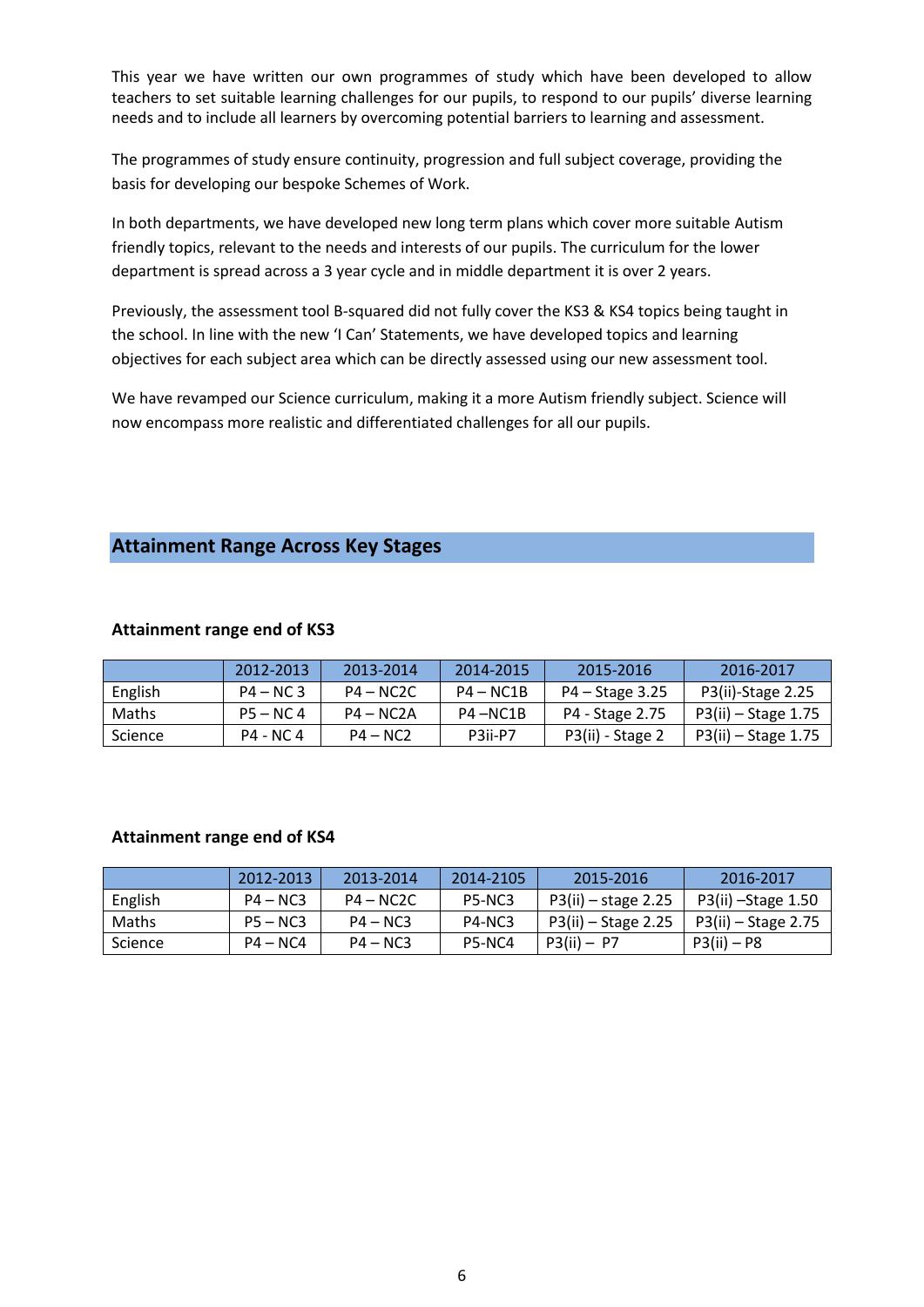#### **Progress against Progression Guidance (End of Key Stage)**

We have 21 pupils are at the end of KS3. Two pupils enrolled in September 2016 (at ARP) one pupil enrolled summer term 2016 (no records)

| Name       |                          | Attainment end of<br>KS <sub>2</sub> |                |                | Attainment end of<br>KS3 |                |     |   | <b>Progression Guidance Quartiles</b> |      |   |    |     |   |
|------------|--------------------------|--------------------------------------|----------------|----------------|--------------------------|----------------|-----|---|---------------------------------------|------|---|----|-----|---|
| Initials   | Eng                      | Math                                 | Sci            | Eng            | Math                     | Sci            | Eng |   |                                       | Math |   |    | Sci |   |
| AOS        | P <sub>4</sub>           | P <sub>4</sub>                       | P3(ii)         | P <sub>4</sub> | P <sub>4</sub>           | P3(ii)         |     | M |                                       | M    |   |    | M   |   |
| <b>HS</b>  | P3(ii)                   | P3(ii)                               | P3(ii)         | <b>P4</b>      | P3(ii)                   | P3(ii)         |     |   | U                                     | M    |   |    | M   |   |
| TB         | P <sub>5</sub>           | P7                                   | P <sub>5</sub> | P <sub>6</sub> | P7                       | P <sub>4</sub> |     |   | U                                     |      |   | L. |     |   |
| GM         | P7                       | P <sub>8</sub>                       | P7             | 1.50           | 1.75                     | P8             |     |   | U                                     |      | U |    | M   |   |
| <b>BG</b>  | Enrolled Jan "16         |                                      | <b>P6</b>      | P7             | <b>P4</b>                |                |     |   |                                       |      |   |    |     |   |
| KS         | Enrolled May "16         |                                      | 1.75           | 1.75           | 1.75                     |                |     | U |                                       | U    |   |    | U   |   |
| AC         | P <sub>8</sub>           | P <sub>8</sub>                       | P <sub>8</sub> | P11            | 1.75                     | P <sub>8</sub> |     |   | U                                     |      | U | L  |     |   |
| AW         | <b>Enrolled Sept "16</b> |                                      | P11            | 1.75           | P <sub>8</sub>           |                |     |   |                                       |      |   |    |     |   |
| <b>DNB</b> | <b>Enrolled Sept "16</b> |                                      | P11            | P11            | P <sub>8</sub>           |                |     |   |                                       |      |   |    |     |   |
| DM         | <b>P4</b>                | P3(ii)                               | P4             | P <sub>5</sub> | P <sub>5</sub>           | P <sub>4</sub> |     |   | U                                     |      | U |    |     |   |
| <b>TAS</b> | <b>P6</b>                | <b>P5</b>                            | P4             | P <sub>6</sub> | <b>P6</b>                | P <sub>5</sub> | L.  |   |                                       | M    |   |    | M   |   |
| <b>BD</b>  | P7                       | P8                                   | <b>P5</b>      | 1.25           | 1.50                     | P7             |     |   | U                                     | M    |   |    |     | U |
| HW         | P <sub>8</sub>           | 1.50                                 | P7             | 1.25           | 1.75                     | P7             |     |   |                                       |      |   | L  |     |   |
| КA         | P <sub>5</sub>           | P <sub>6</sub>                       | P <sub>5</sub> | P <sub>6</sub> | P <sub>6</sub>           | P4             |     |   | U                                     |      |   | L  |     |   |
| <b>CE</b>  | P7                       | P7                                   | P <sub>5</sub> | P <sub>8</sub> | P8                       | P <sub>5</sub> |     | M |                                       | M    |   | T. |     |   |
| EOB        | P <sub>5</sub>           | P <sub>5</sub>                       | P <sub>4</sub> | P7             | P7                       | P <sub>6</sub> |     |   | U                                     |      | U |    |     | U |
| SD         | P3(ii)                   | P <sub>4</sub>                       | P3(ii)         | P <sub>4</sub> | P <sub>4</sub>           | P <sub>5</sub> |     |   | U                                     | M    |   |    |     | U |
| SK         | P <sub>4</sub>           | <b>P5</b>                            | P4             | <b>P5</b>      | <b>P6</b>                | P <sub>5</sub> |     |   | U                                     | M    |   |    | M   |   |
| AD         | P3(ii)                   | P <sub>4</sub>                       | P3(ii)         | <b>P5</b>      | <b>P6</b>                | <b>P5</b>      |     |   | U                                     |      | U |    |     | U |
| JD         | <b>P4</b>                | P4                                   | P4             | P <sub>4</sub> | P <sub>4</sub>           | P <sub>4</sub> |     | M |                                       | M    |   | L  |     |   |
| DB         | P <sub>4</sub>           | P <sub>5</sub>                       | P <sub>5</sub> | P <sub>5</sub> | P <sub>5</sub>           | P <sub>5</sub> |     |   | Ù                                     |      |   |    |     |   |

26% pupils made lower quartile progress. (11% English in; 22% in Maths; 44% in Science) 30% pupils made median quartile progress (17% in English; 44% in Maths; 28 % in Science) 44% pupils made upper quartile progress (72% in English; 34% in Maths; 28% in Science. (1 pupil in all core subjects)

#### **KS3-4**

**KS2-3** 

There are 7 pupils at school from the end of Key stage 3 to the end of Key stage 4. (1 students joined this year)

| Name       |                | Attainment end of        |                |                 | Attainment end of |                |   |     |   |      | <b>Progression Guidance Quartiles</b> |  |     |   |   |
|------------|----------------|--------------------------|----------------|-----------------|-------------------|----------------|---|-----|---|------|---------------------------------------|--|-----|---|---|
|            |                | KS3                      |                |                 | KS4               |                |   |     |   |      |                                       |  |     |   |   |
| initials   | Eng            | Math                     | Sci            | Eng             | Math              | Sci            |   | Eng |   | Math |                                       |  | Sci |   |   |
| BK         | P4             | P4                       | P4             | P4              | P4                | P4             | M |     |   |      | M                                     |  | M   |   |   |
| DB         | P <sub>8</sub> | 1.50                     | P7             | P8              | 1.50              | P <sub>6</sub> |   |     |   | L    |                                       |  |     |   |   |
| <b>AOK</b> | <b>P6</b>      | P <sub>5</sub>           | P <sub>5</sub> | P6              | P5                | P <sub>4</sub> |   | M   |   |      | M                                     |  |     |   |   |
| MH         | P4             | P <sub>5</sub>           | P <sub>5</sub> | <b>P5</b>       | P6                | P4             |   |     | U |      | M                                     |  | L.  |   |   |
| EG         | P4             | P <sub>5</sub>           | P4             | P4              | P5                | P4             |   | M   |   |      | M                                     |  |     | M |   |
| <b>MC</b>  | P3(i)          | P3(i)                    | P3(i)          | P3(ii)          | P3(ii)            | P3(ii)         |   | M   |   |      | M                                     |  |     |   | U |
| <b>ST</b>  |                | <b>Enrolled Sept "16</b> |                | P <sub>11</sub> | 1.75              | P <sub>8</sub> |   |     |   |      |                                       |  |     |   |   |
|            |                |                          |                |                 |                   |                |   |     |   |      |                                       |  |     |   |   |

28% pupils made Lower quartile progress (16% in Literacy; 17% in Maths; 50% in science)

61% pupils made Medium quartile progress (67% Literacy; 83% Maths; 33% Science)

11% pupils made Upper quartile progress (17% Literacy; 0% in Maths; 17% in Science)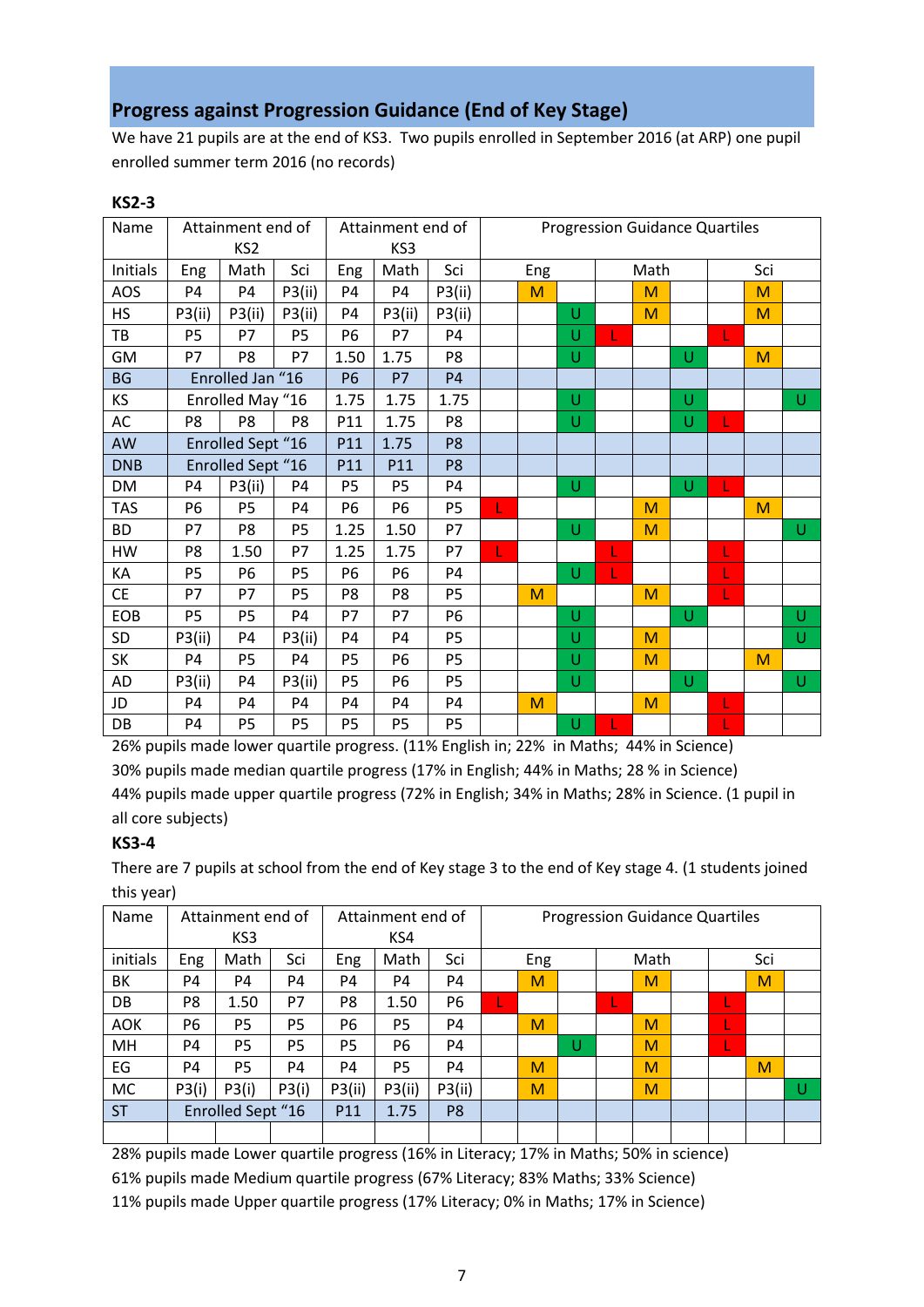**Progression Guidance Quartiles by subjects**

| KS3<br>21 pupils data<br>from $18$ ) | LQ | <b>MQ</b>      | UQ             | <b>Target</b><br>exceeded | <b>Target</b><br><b>Achieved</b> |
|--------------------------------------|----|----------------|----------------|---------------------------|----------------------------------|
| <b>Speaking</b>                      | 13 | 5              |                | 6%                        | 44%                              |
| Listening                            | 10 | 8              |                |                           | 56%                              |
| <b>Reading</b>                       | 16 |                | $\overline{2}$ | 11%                       | 56%                              |
| <b>Writing</b>                       | 17 | 1              |                |                           | 50%                              |
| <b>Measurements</b>                  | 11 | 1              | 6              | 39%                       | 94%                              |
| <b>Number</b>                        | 15 | 1              | 2              | 17%                       | 61%                              |
| Geometry                             | 10 | 1              | 7              | 44%                       | 78%                              |
| <b>Statistics (6</b>                 | 6  |                |                |                           | 6%                               |
| pupils)                              |    |                |                |                           |                                  |
| <b>Science</b>                       | 9  | 6              | 3              | 44%                       | 78%                              |
| <b>PSHE</b>                          | 14 | $\overline{2}$ | $\overline{2}$ | 22%                       | 67%                              |

| KS4                  | LQ | <b>MQ</b>    | UQ | <b>Target</b> | <b>Target</b>   |
|----------------------|----|--------------|----|---------------|-----------------|
| 7 Pupils (data       |    |              |    | exceeded      | <b>Achieved</b> |
| from 5)              |    |              |    |               |                 |
| <b>Speaking</b>      | 4  | $\mathbf{1}$ |    |               | 40%             |
| Listening            | 2  | $\mathbf{2}$ | 1  | 20%           | 60%             |
| <b>Reading</b>       | 5  |              |    |               |                 |
| <b>Writing</b>       | 5  |              |    |               |                 |
| <b>Measurements</b>  | 3  | $\mathbf{1}$ | 1  | 20%           | 80%             |
| <b>Number</b>        | 4  | $\mathbf{1}$ |    |               | 20%             |
| Geometry             | 4  |              | 1  | 20%           | 30%             |
| <b>Statistics (6</b> | 1  |              |    |               | 20%             |
| pupils)              |    |              |    |               |                 |
| <b>Science</b>       | 4  | 1            |    |               | 20%             |
| <b>PSHE</b>          | 5  |              |    |               | 20%             |
|                      |    |              |    |               |                 |

**Whilst a high number of pupils both in KS3 & KS4 are in the lower quartile, 59.3% of pupils reached their targets in KS3 and 29 % in KS4**

#### **CASPA analysis of core subject – ignoring category of need**

In addition to Progression Guidance we track the progress of all our pupils in KS3 to KS4 through CASPA. Comparison using CASPA for 2016-2017was only possible for 74 students.. This year our KS5 pupils (35) are currently not on CASPA. They are not tracked on the b squared system as they are presently following an AQA accredited curriculum.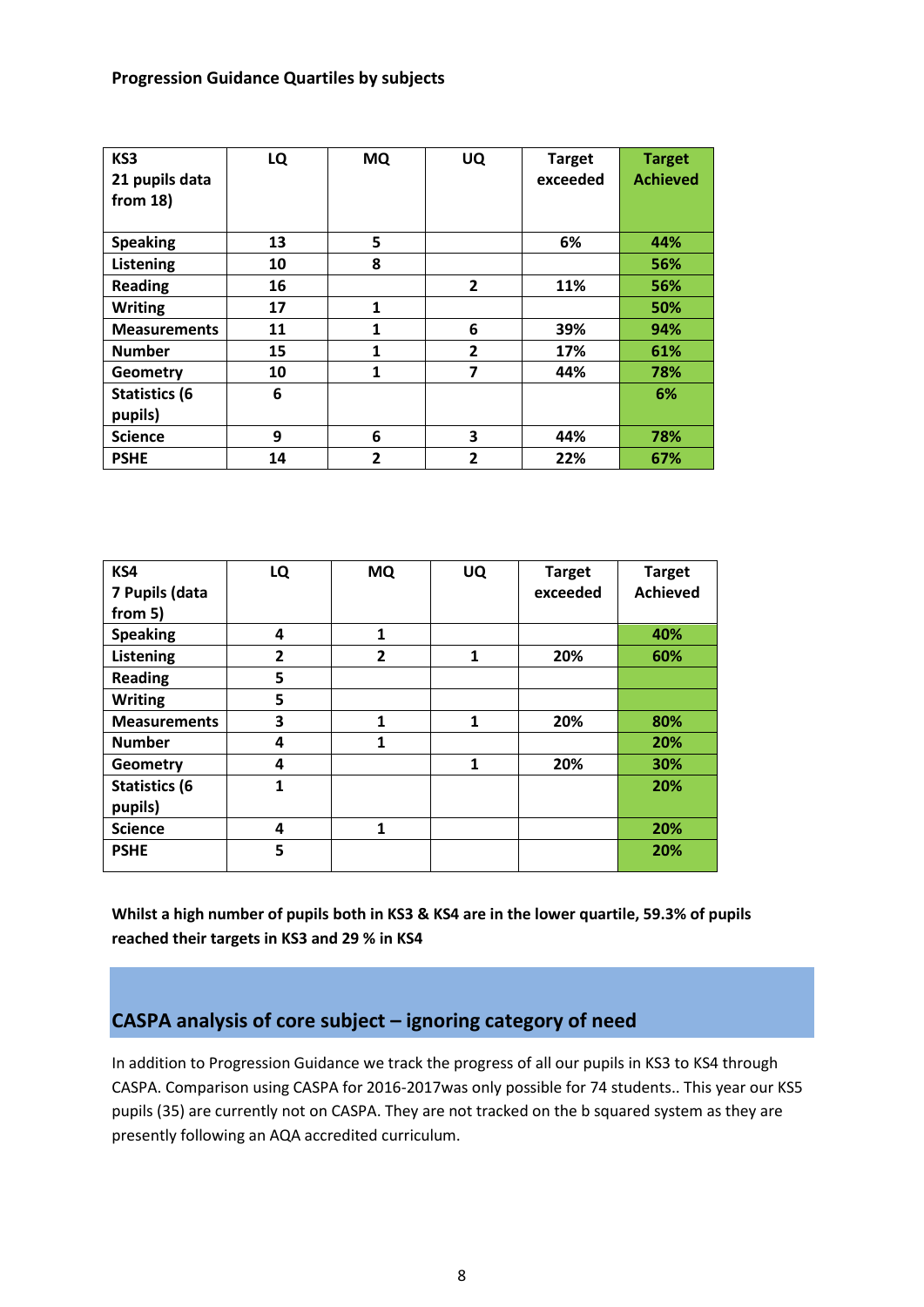#### **English**

We had 76 KS3- KS4 pupils (plus 2 who joined mid-year) who were at school between July 2016 and July 2017, and comparison was possible for 74 pupils.

11 (15%) pupils made above expected progress.

57 (77%) pupils made expected progress.

6 (8%) pupils made below expected progress.

**92% of pupils made expected or exceeded expected progress in English.** 

#### **Maths**

We had 76 KS3- KS4 pupils, who were at school between 2016 and July 2016, and comparison was possible for 74 pupils.

- 7 (10%) pupils made above expected progress
- 58 (78%) pupils made expected progress
- 9 (12%) pupils made below expected progress

#### **88% of pupils made expected or exceeded expected progress in Maths.**

#### **Science**

We had 76 KS3- KS4 pupils who were at school between July 2015 and July 2016, and comparison was possible for 36 pupils.

No pupils made above expected progress

- 35 (97%) pupils made expected progress
- 1 (3%) pupils made below expected progress

#### **97% of pupils made expected or exceeded expected progress in Science.**

#### **According to our CASPA analysis, taking prior achievement into account, we found that:**

#### **In 2014-2015**

- 93% of pupils made expected or exceeded expected progress in English.
- 94% of pupils made expected or exceeded expected progress in Maths.
- 94% of pupils made expected or exceeded expected progress in Science.

#### **In 2015-2016**

- 77% of pupils made expected or exceeded expected progress in English
- 85% of pupils made expected or exceeded expected progress in Maths
- 92% of pupils made expected or exceeded expected progress in Science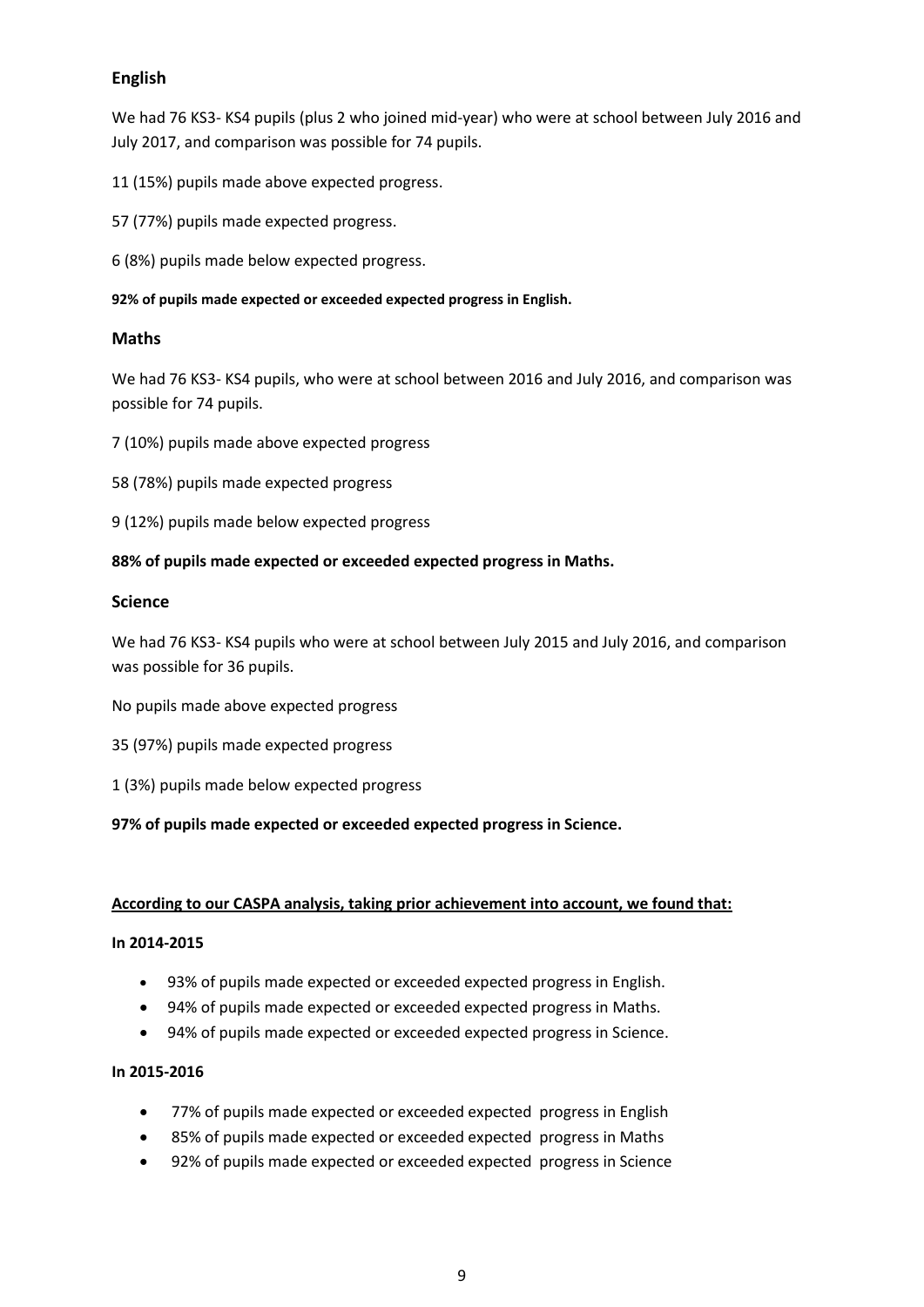#### **In 2016-2017**

- 92% of pupils made expected or exceeded expected progress in English
- 88% of pupils made expected or exceeded expected progress in Maths
- 97% of pupils made expected or exceeded expected progress in Science

**The overall 2016 -2017 comparison for 74 pupils average results show:**

- **21 (29%) of pupils exceeded expected progress overall**
- **52 (70%) of pupils made expected progress overall**
- **1 (1%)of pupils made below expected progress overall**

#### **Attainment over 3 years – CASPA data**

Over the last three years we have seen spikes and dips in progress made, which depended on the nature of the cohort per academic year. The majority of pupils this year have made a steady increase in overall progress, depicting the percentage of pupils achieving and exceeding their targets. Many factors that have occurred throughout the year including the introduction of the New EHCP's, work on generating a bespoke Autism Friendly curriculum which will include the AET Progression Guidance and creating an appropriate assessment tool that is compatible with the NC guidelines & P levels and our new Curriculum. The school has worked hard to ensure that all progress has been manually checked /updated and pupils are proficient in their learning in curriculum areas where slower progress in made.

As seen below,the progress made by the boys is greater that the progress made by the girls this year, and there are still a small number of pupils from a minority ethnic background who do slightly less well than pupils from a White British background.

| Group of pupils      | Number of | Subject             | Above          | Expected       | <b>Below</b>   |
|----------------------|-----------|---------------------|----------------|----------------|----------------|
|                      | pupils    |                     | expected       | progress       | expected       |
|                      |           |                     | progress       |                | progress       |
| Boys                 | 61        | Core av.            | 6              | 52             | 3              |
|                      |           | English             | 10             | 48             | 3              |
|                      |           | Maths               | 6              | 48             | 7              |
|                      |           | Science(31 pupils)  | 0              | 30             | $\overline{1}$ |
| Girls                | 13        | Core av.            | $\mathbf{1}$   | 9              | 3              |
|                      |           | English             | $\mathbf{1}$   | 9              | 3              |
|                      |           | Maths               | $\mathbf{1}$   | 10             | $\overline{2}$ |
|                      |           | Science (5 pupils)  | $\mathbf 0$    | 5              | $\pmb{0}$      |
| <b>Ethnic Groups</b> | 69        | Core av.            | $\overline{7}$ | 56             | 6              |
| (Asian/Black/Other)  |           | English             | 10             | 53             | 6              |
|                      |           | Maths               | $\overline{7}$ | 54             | 8              |
|                      |           | Science (36 pupils) | 0              | 35             | $\mathbf{1}$   |
| White British        | 5         | Core av.            | 0              | 5              | $\Omega$       |
|                      |           | English             | 1              | $\overline{4}$ | 0              |
|                      |           | Maths (5 pupils)    | 0              | 4              | $\mathbf{1}$   |
|                      |           | Science (3 pupils)  | 0              | 3              | 0              |
| <b>FSM</b>           | 31        | Core av.            | $\overline{2}$ | 28             | $\mathbf{1}$   |
|                      |           | English             | 3              | 24             | $\overline{4}$ |

#### **Sub group progress 2016-2017 – Analysis possible for 74 out of 76 pupils**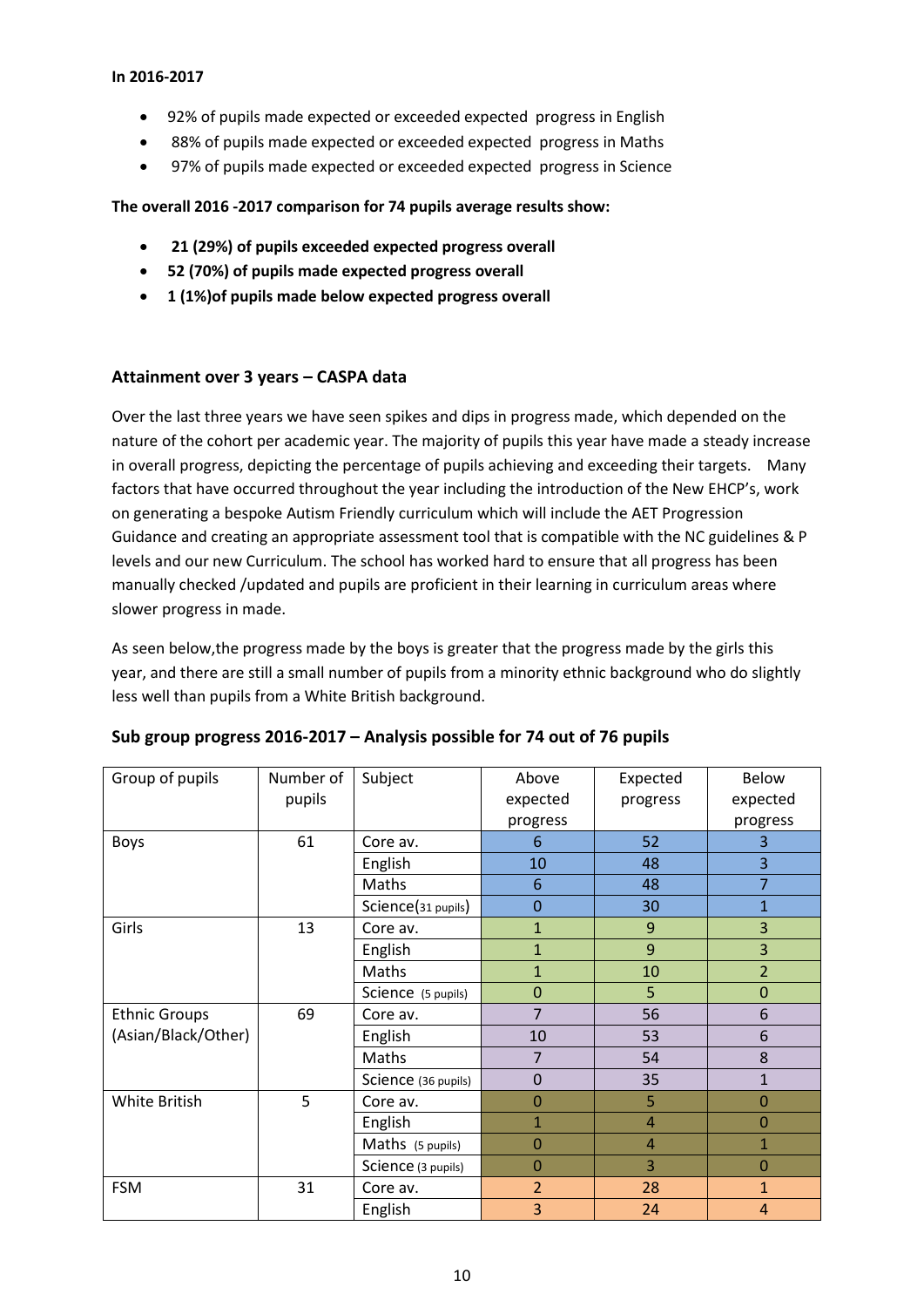|         |    | Maths (31 pupils)   | 27 |  |
|---------|----|---------------------|----|--|
|         |    | Science (21 pupils) | 21 |  |
| Non FSM | 43 | Core av.            | 24 |  |
|         |    | English             | 33 |  |
|         |    | Maths (43 pupils)   | 31 |  |
|         |    | Science (15 pupils) | 14 |  |
| LAC     | 3  | Core av.            |    |  |
|         |    | English             |    |  |
|         |    | Maths               |    |  |
|         |    | Science             |    |  |

#### **Attainment over 3 years – Using CASPA analysis**

| Group          |          | English              |          |                      | Maths    |                      | Science  |          |       |
|----------------|----------|----------------------|----------|----------------------|----------|----------------------|----------|----------|-------|
|                |          | % pupils achieved or |          | % pupils achieved or |          | % pupils achieved or |          |          |       |
|                |          | exceeded             |          |                      | exceeded |                      |          | exceeded |       |
|                | $2014 -$ | $2015 -$             | $2016 -$ | 2014-                | 2015-    | 2016-                | $2014 -$ | $2015 -$ | 2016- |
|                | 2015     | 2016                 | 2017     | 2015                 | 2016     | 2017                 | 2015     | 2016     | 2017  |
| All            | 93%      | 77%                  | 92%      | 94%                  | 85%      | 88%                  | 94%      | 92%      | 97%   |
| pupils         |          |                      |          |                      |          |                      |          |          |       |
| <b>Boys</b>    | 91%      | 82%                  | 95%      | 95%                  | 87%      | 89%                  | 92%      | 90%      | 97%   |
|                |          |                      |          |                      |          |                      |          |          |       |
| Girls          | 100%     | 55%                  | 77%      | 90%                  | 75%      | 85%                  | 100%     | 100%     | 100%  |
|                |          |                      |          |                      |          |                      |          |          |       |
| Ethnic         | 99%      | 69%                  | 85%      | 92%                  | 76%      | 82%                  | 93%      | 85%      | 89%   |
| groups         |          |                      |          |                      |          |                      |          |          |       |
| White          | 100%     | 83%                  | 100      | 100%                 | 100%     | 80%                  | 100%     | 100%     | 100%  |
| <b>British</b> |          |                      |          |                      |          |                      |          |          |       |
| <b>FSM</b>     | 94%      | 81%                  | 87%      | 94%                  | 89%      | 94%                  | 92%      | 96%      | 100%  |
|                |          |                      |          |                      |          |                      |          |          |       |
| Non            | 91%      | 74%                  | 95%      | 93%                  | 81%      | 84%                  | 96%      | 86%      | 93%   |
| <b>FSM</b>     |          |                      |          |                      |          |                      |          |          |       |
| LAC            | 60%      | 50%                  | 100%     | 80%                  | 100%     | 100%                 | 100%     | 100%     | 100%  |
|                |          |                      |          |                      |          |                      |          |          |       |

Over the last three years we have seen a steady increase in progress made, however the cohort for 2015-2016 there has been a slight dip in core subjects. This academic year, results are back on track, despite the many changes throughout the year.

#### **Annual Review Targets**

Each year pupils are set annual targets at their Annual Review meeting which address specific needs in relation to their autism. These are broken down into termly targets with strategies to achieve them. Each term the IEPs and strategies are reviewed. This year saw the introduction of EHCP reports to replace pupil statements. All IEP strategies will be directly linked to each pupil's EHCP.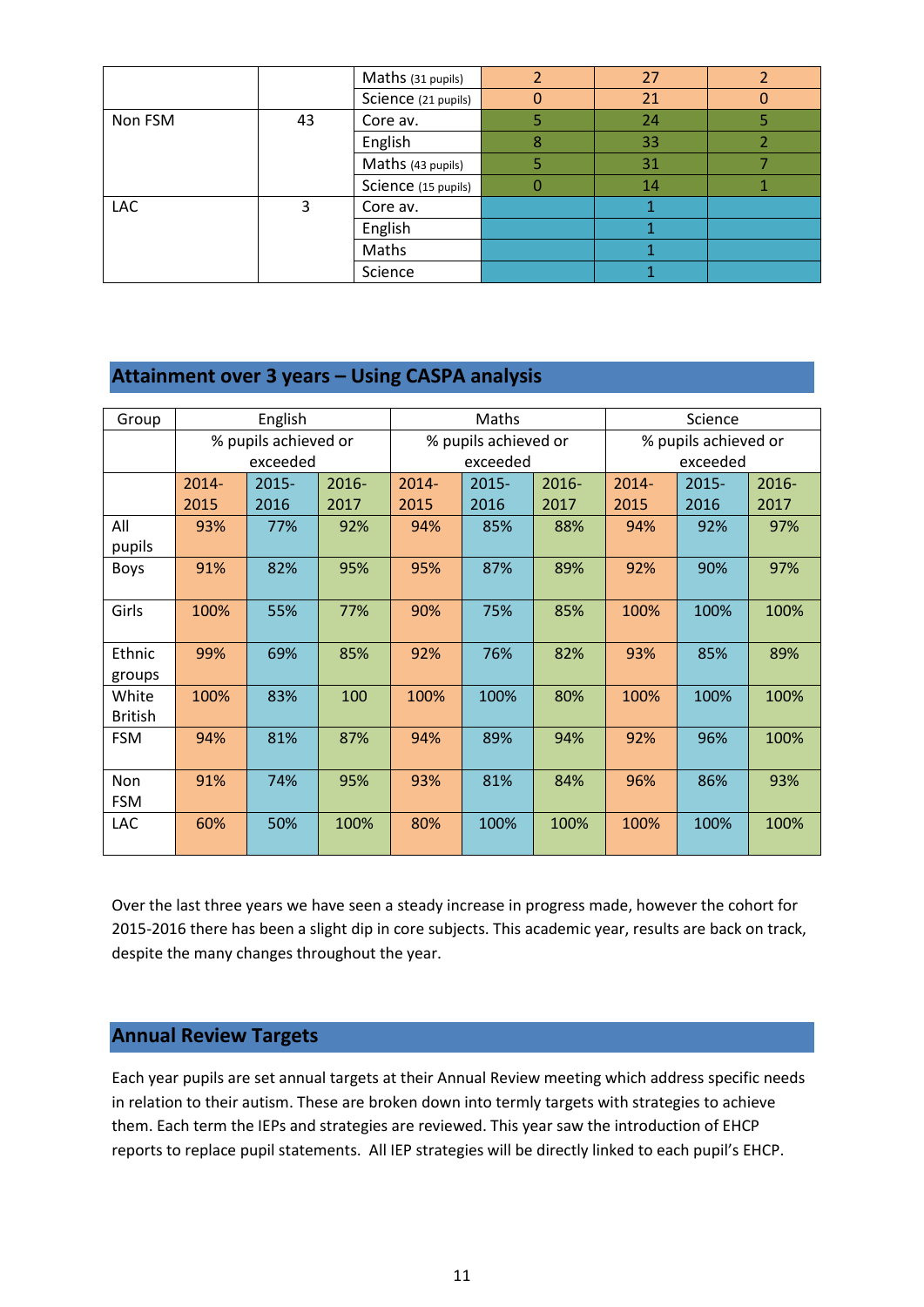#### **Findings by Key Stage**

#### **Progress against PROGRESSION GUIDANCE expectations (ignoring levels of learning difficulty)**

#### **Key stage 3 profile (end of KS3)**

| Number of pupils | <b>Boys</b> | Girls | FSM | Non        | White          | Ethnic | LAC |
|------------------|-------------|-------|-----|------------|----------------|--------|-----|
| overall          |             |       |     | <b>FSM</b> | <b>British</b> | groups |     |
| pupils<br>2T     | 18          |       | ∸∸  |            | - 11           | 20     |     |

#### **Pupils eligible for Free School Meals (FSM)**

57% of pupils eligible for FSM in key stage 3 made or exceeded expected levels of progress in core subjects.

#### **Pupils not eligible for FSM**

48% of pupils not eligible for FSM in key stage 3 made or exceeded expected levels of progress.

#### **Progress by ethnicity groupings**

100% of pupils of ethnic groups made or exceeded expected progress in key stage 3 in core subjects.

There are no significant issues with regards to pupils making progress in key stage 3, which varies from year to year, however we will work to increase the number of pupils making above expected progress in all core subjects.

#### **Percentage of pupils in key stage 3 who made expected or exceeded expected progress over 3 years.**

| Subject | 2014-2015 | 2015-2016 | 2016-2017 |
|---------|-----------|-----------|-----------|
|         | 5 Pupils  | 17 pupils | 21 pupils |
| English | 80%       | 86%       | 90%       |
| Maths   | 100%      | 86%       | 95%       |
| Science | 80%       | 90%       | 100%      |

**Progress in key stage 3 has slightly risen in in all core subjects since last year. This is a bigger cohort.**

#### **Key stage 4 profile (end of KS4)**

| Number of pupils | Boys | Girls | <b>FSM</b> | Non | White          | Ethnic | LAC |
|------------------|------|-------|------------|-----|----------------|--------|-----|
| overall          |      |       |            | FSM | <b>British</b> | groups |     |
|                  |      |       | ັ          |     |                |        |     |

Averaging in core subjects, 100% of pupils in KS4 made expected progress,.

When we analyse data looking at pupils who are eligible for FSM we find that 99% on FSM have made expected progress and 100% of pupils not on FSB have made expected and above expected progress.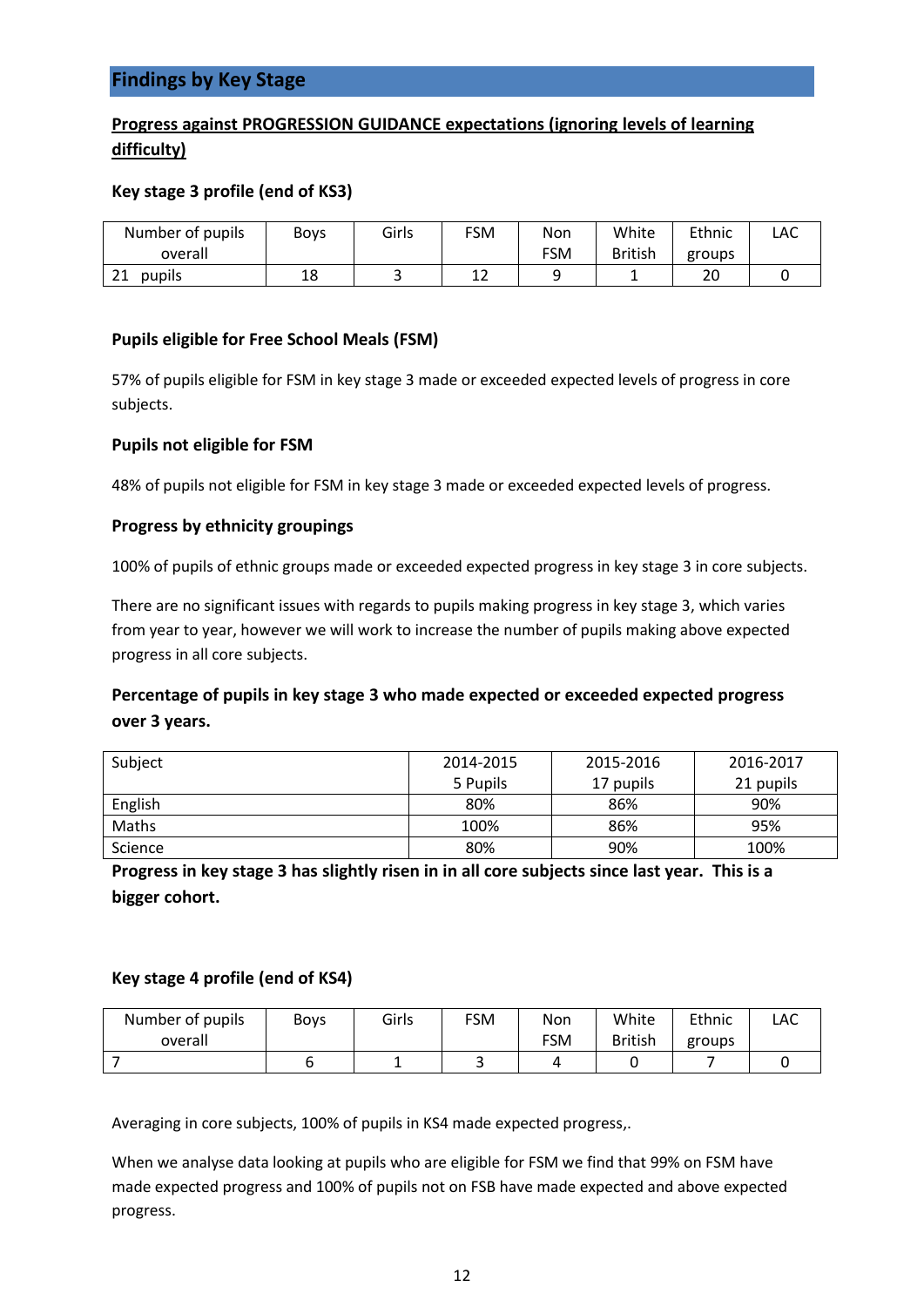Breaking down the core subjects we have found the following:

|          | <b>FSM</b>             | Non FSM                                    |
|----------|------------------------|--------------------------------------------|
| Literacy | 67% expected progress  | 75% expected progress (25% above expected) |
| Numeracy | 100% expected progress | 75% expected progress (25 above expected)  |
| Science  | 100% expected progress | 100% expected progress                     |

#### **Gender KS4**

We examined the data to see if there are any gender differences and found the following:

|          | KS4 Boys (15)                                          | $KS4$ girls $(4)$      |
|----------|--------------------------------------------------------|------------------------|
| Literacy | 67% expected progress<br>33% above expected progress   | 25% expected progress  |
| Numeracy | 83% expected progress<br>(17% above expected progress) | 100% expected progress |
| Science  | 100% expected progress                                 | 100% expected progress |

We then examined the data to see if there was any difference in the performance of ethnic groups and we found that 86% pupils, regardless of ethnic groups, made expected progress in core subjects in key stage 4.

#### **Percentage of pupils in key stage 4 who made expected or exceeded expected progress over 3 years.**

| Subject | 2014-2015 | 2015-2016 | 2016-2017 |
|---------|-----------|-----------|-----------|
|         | 18 pupils | 19 pupils |           |
| English | 94%       | 58%       | 86%       |
| Maths   | 78%       | 89%       | 100%      |
| Science | 89%       | 94%       | 100%      |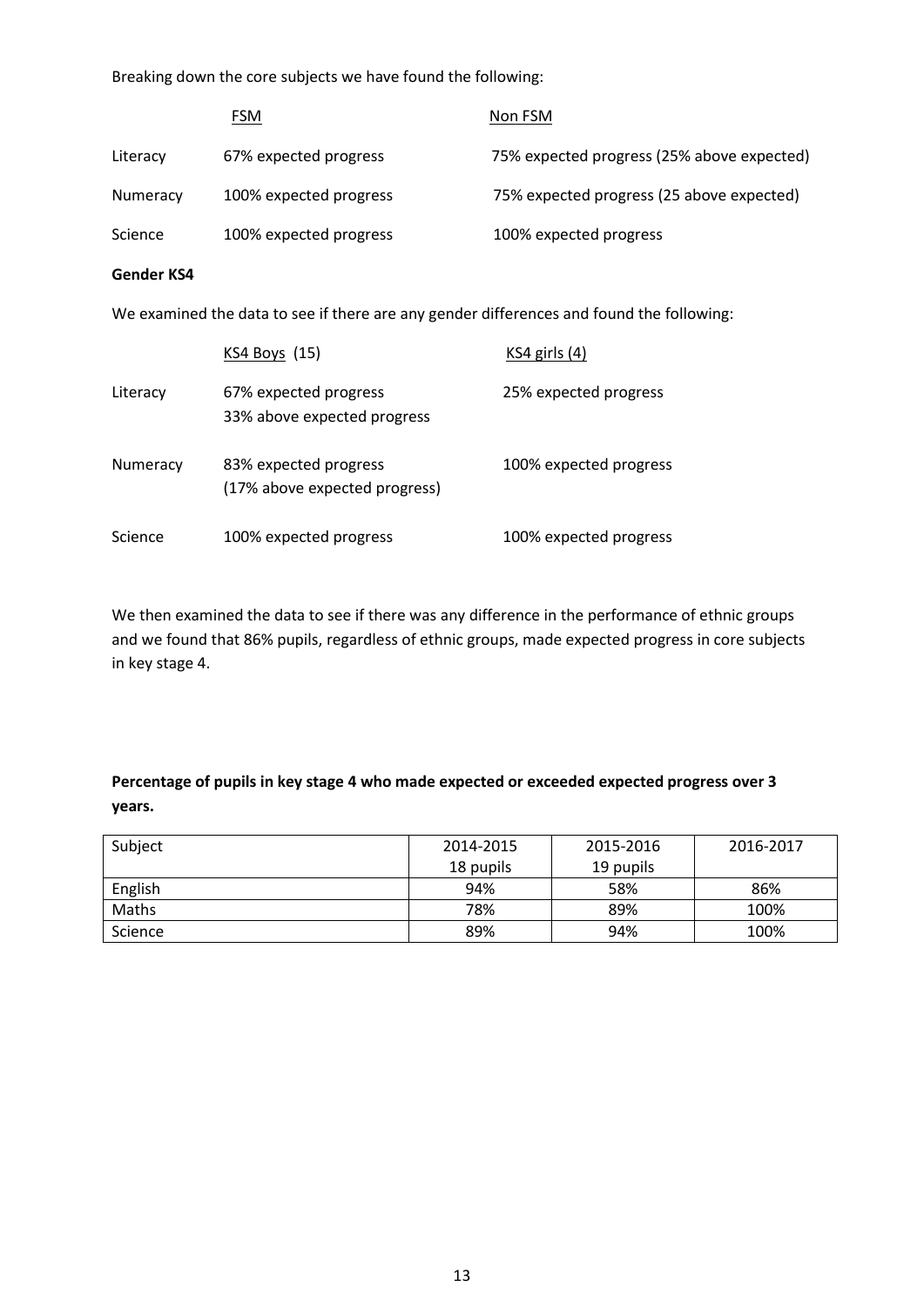## **Upper Department**

| Number of<br>pupils                  | <b>MALE</b>                                           | <b>FEMALE</b>                                           | <b>FSM</b>                                                | <b>Non</b><br><b>FSM</b>                                 | White<br><b>British</b>                                  | <b>Ethnic</b><br><b>Groups</b>                                       | <b>LAC</b>                                                    |
|--------------------------------------|-------------------------------------------------------|---------------------------------------------------------|-----------------------------------------------------------|----------------------------------------------------------|----------------------------------------------------------|----------------------------------------------------------------------|---------------------------------------------------------------|
| <b>TOTAL:</b><br>37                  | 27                                                    | 10 <sup>10</sup>                                        | 14                                                        | 23                                                       | 4                                                        | 33                                                                   | 5                                                             |
|                                      | 73%                                                   | 27%                                                     | 37.84%                                                    | 62.16%                                                   | 10.81%                                                   | 89.19%                                                               | 13.51%                                                        |
| <b>SENSORY:</b><br>11<br>(29.73%)    | 10 <sub>2</sub><br>(27% of total)<br>(90.9% of group) | (2.73% of total)<br>$(9.1\% \text{ of group})$          | 9<br>(64.3% of total)<br>$(81.8\% \text{ of group})$      | $\overline{2}$<br>(8.7% of total)<br>(18.2% of<br>group) | $\mathbf{1}$<br>(2.7% of total)<br>(9.1% of<br>group)    | 10 <sup>2</sup><br>(30.3% of total<br>number)<br>(90.9% of<br>group) | $\mathbf{1}$<br>(2.7% of total)<br>$(9.1\% \text{ of group})$ |
| <b>EXPERIENTIAL:</b><br>20<br>(54%)  | 12<br>(32.4% of total)<br>(60% of group)              | 8<br>$(21.6\% \text{ of total})$<br>(40% of group)      | $\overline{a}$<br>(28.6% of total)<br>(20% of group)      | 16<br>(69.6% of total)<br>(80% of group)                 | $\overline{2}$<br>(10.81% of<br>total)<br>(10% of group) | 18<br>(54.5% of total)<br>(90% of group)                             | 3.<br>(8.1% of total)<br>(15 % of group)                      |
| <b>INDEPENDENT:</b><br>6<br>(16.22%) | 5.<br>(13.51% of total)<br>(83.33% of<br>group)       | $\mathbf{1}$<br>(2.7% of total)<br>(16.66% of<br>group) | $\mathbf{1}$<br>(7.1% of total)<br>$(16.66%$ of<br>group) | 5.<br>(21.7% of total)<br>(83.33% of<br>group)           | $\mathbf{1}$<br>(25% of total)<br>$(16.66%$ of<br>group) | 5.<br>(15.2% of total)<br>$(83.33%$ of<br>group)                     | (2.7% of total)<br>$(16.66%$ of<br>group)                     |

#### **Progress**

Sensory Students have achieved over their minimum of 16 AQA Units, with one achieving in the 'Good' range and all other Sensory students in the 'Outstanding' criteria (+3 units).

Experiential students have achieved similarly with only one student in 'Good' range (+2 units) with everyone else achieving 'Outstanding' criteria.

All Independent students have achieved over their expected 22 units, all within the 'Outstanding' criteria.

|                                                | <b>ATTAINMENT LEVELS FOR 37 PUPILS</b> |                                       |             |  |  |  |  |  |
|------------------------------------------------|----------------------------------------|---------------------------------------|-------------|--|--|--|--|--|
| <b>LEAVER\$ JULY 2017 (YEAR\$ 13 + 14) - 8</b> |                                        |                                       |             |  |  |  |  |  |
| <b>Sensory</b>                                 | <b>Experiential</b>                    |                                       | Independent |  |  |  |  |  |
| в                                              |                                        | 2 (inc 1 LAC)<br><b>3 (inc 1 LAC)</b> |             |  |  |  |  |  |
| <b>YEAR\$ 11, 12,13 - 29</b>                   |                                        |                                       |             |  |  |  |  |  |
| <b>Sensory</b>                                 | <b>Experiential</b><br>Independent     |                                       |             |  |  |  |  |  |
| 7                                              | <b>17 (inc 1 LAC)</b>                  |                                       | 3           |  |  |  |  |  |
| 1(LAC)                                         | 1(LAC)                                 |                                       |             |  |  |  |  |  |
|                                                |                                        |                                       |             |  |  |  |  |  |
|                                                |                                        |                                       |             |  |  |  |  |  |
| <b>KEY CODE:</b>                               |                                        |                                       |             |  |  |  |  |  |
|                                                |                                        |                                       |             |  |  |  |  |  |
| <b>Outstanding</b>                             | Good                                   | <b>Average</b>                        |             |  |  |  |  |  |
|                                                |                                        |                                       |             |  |  |  |  |  |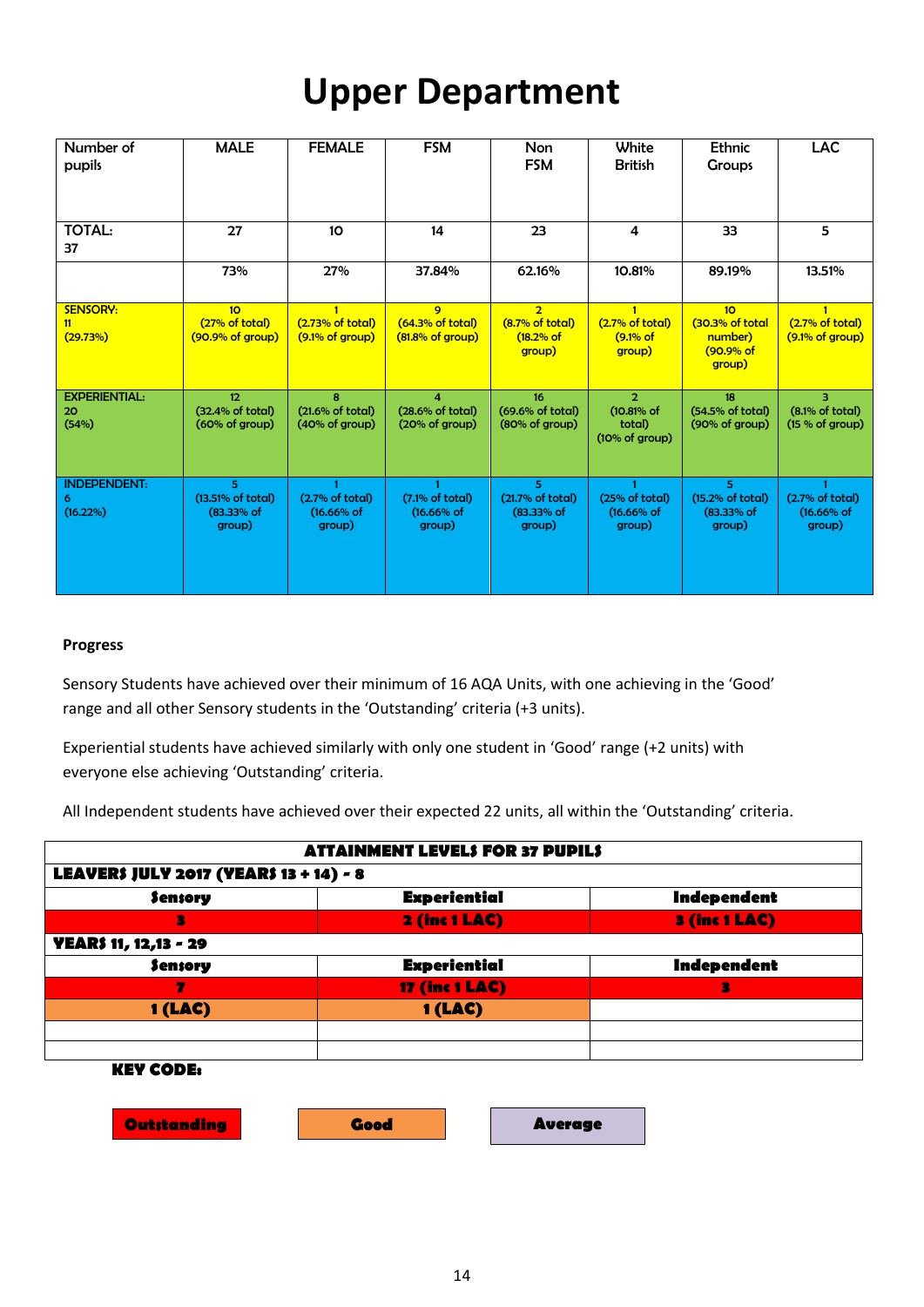## **Total Units**

|                                                      | <b>TOTAL</b><br><b>UNITS</b>                  |                                        | <b>SENSORY</b>                |                           |                                        | <b>EXPERIENTIAL</b>      |                 | <b>INDEPENDENT</b>                                   |                 | LAC<br><b>STUDENTS</b>        |                            |                         |                                    |
|------------------------------------------------------|-----------------------------------------------|----------------------------------------|-------------------------------|---------------------------|----------------------------------------|--------------------------|-----------------|------------------------------------------------------|-----------------|-------------------------------|----------------------------|-------------------------|------------------------------------|
|                                                      |                                               | <b>TOTAL</b>                           | <b>MALE</b>                   | <b>FEMALE</b>             | <b>TOTAL</b>                           | <b>MALE</b>              | <b>FEMALE</b>   | <b>TOTAL</b>                                         | <b>MALE</b>     | <b>FEMA</b><br>LE.            | S<br>$\mathbf{1}$          | E:<br>3                 | $\mathbf{I}$ :<br>$\mathbf{1}$     |
| <b>TOTAL</b><br><b>STUDENTS:</b><br>37               |                                               | 11<br>(29.73%)                         | 10 <sub>o</sub><br>$(90.9\%)$ | $\mathbf{1}$<br>$(9.1\%)$ | 20 (54%)                               | 12 <sub>2</sub><br>(60%) | 8<br>(40%)      | 6(16.2%                                              | 5<br>(83.3%)    | $\mathbf{1}$<br>(16.67)<br>%) | 9.<br>$\mathbf{1}$<br>$\%$ | 15<br>$\%$              | 16<br>.6<br>$\overline{7}$<br>$\%$ |
| <b>ENTERPRISE</b>                                    | 38                                            | 13<br>34%                              | 12                            | $\overline{1}$            | 13<br>34%                              | 10 <sup>°</sup>          | 3               | 12 <sub>12</sub><br>32%                              | 10 <sup>°</sup> | $\overline{2}$                | $\overline{2}$             | $\overline{2}$          | $\overline{2}$                     |
| <b>COMMUNITY</b>                                     | 83                                            | $\overline{9}$<br>11%                  | 9                             | $\overline{O}$            | 41<br>49%                              | 28                       | 13 <sup>°</sup> | 33<br>40%                                            | 27              | 6                             | $\mathbf{1}$               | 10                      | 6                                  |
| <b>TRAVEL</b><br><b>TRAINING</b>                     | 37                                            | $\overline{\mathbf{3}}$<br>8.%         | $\overline{\mathbf{3}}$       | $\circ$                   | 10 <sub>o</sub><br>27%                 | 10 <sub>o</sub>          | $\circ$         | 24<br>65%                                            | 20              | 4                             | $\mathbf{1}$               | 5                       | $\overline{\mathbf{4}}$            |
| FITNESS +<br><b>ORIENTEERING</b>                     | 161                                           | 46<br>28.5%                            | 42                            | $\overline{4}$            | 103<br>64%                             | 51                       | 52              | 12 <sub>2</sub><br>7.5%                              | 10 <sup>°</sup> | $\overline{2}$                | $\circ$                    | 9                       | $\overline{2}$                     |
| <b>COMMUNICATIO</b><br>N + LITERACY<br><b>SKILLS</b> | 118                                           | 20<br>17%                              | 18                            | $\overline{2}$            | 62<br>52.5%                            | 38                       | 24              | 36<br>30.5                                           | 30              | 6                             | $\mathbf{1}$               | 9                       | 6                                  |
| <b>MATHEMATICAL</b><br><b>SKILLS</b>                 | 165                                           | 37<br>22.4%                            | 33                            | $\overline{4}$            | 104<br>63%                             | 59                       | 45              | 24<br>14.6%                                          | 20              | 4                             | $\mathbf{1}$               | 11                      | $\overline{4}$                     |
| <b>WORK RELATED</b><br><b>LEARNING</b>               | 64                                            | 16<br>25%                              | 14                            | $\overline{2}$            | 36<br>56.25%                           | 20                       | 16              | 12 <sub>12</sub><br>18.75%                           | $\overline{9}$  | $\overline{\mathbf{3}}$       | $\circ$                    | $\overline{\mathbf{4}}$ | $\overline{2}$                     |
| <b>DAILY LIVING</b><br>SKILLS/<br><b>LIFE SKILLS</b> | 125                                           | 58<br>46.4%                            | 53                            | 5 <sup>5</sup>            | 55<br>44%                              | 33                       | 22              | 12 <sub>12</sub><br>9.6%                             | 10 <sub>o</sub> | $\overline{2}$                | 6                          | $\overline{2}$          | $\overline{2}$                     |
| <b>PERSONAL</b><br><b>CARE</b>                       | 93                                            | 25<br>26.9%                            | 24                            | $\overline{1}$            | 56<br>60.2%                            | 32                       | 24              | 12 <sub>12</sub><br>12.9%                            | 10 <sub>o</sub> | $\overline{2}$                | 3                          | 5                       | $\overline{2}$                     |
| <b>CREATIVE/</b><br><b>GARDENING</b>                 | 44                                            | 17<br>38.6%                            | 16                            | $\overline{1}$            | 27<br>61.4%                            | 12 <sub>2</sub>          | 15              | $\circ$                                              | $\circ$         | $\circ$                       | $\mathbf{1}$               | 3                       | $\circ$                            |
|                                                      | $\%$<br>of units                              | 244<br>26.3%                           | 224<br>91.8%                  | 20                        | 507<br>54.6%                           | 293<br>57.8%             | 214<br>42.2%    | 177<br>19.1%                                         | 146<br>82.5%    | 31                            | 16                         | 80                      | 30                                 |
| <b>TOTALS</b>                                        | 928<br>25 UNITS<br>(approx<br>per<br>student) | 22 UNITS<br>(approx<br>per<br>student) | 22 ave                        | 20                        | 25 UNITS<br>(approx<br>per<br>student) | 24 ave                   | 27 ave          | 29<br><b>UNITS</b><br>(approx<br>per<br>student<br>Υ | 29 ave          | 31                            | 16                         | Av<br>20                | 30                                 |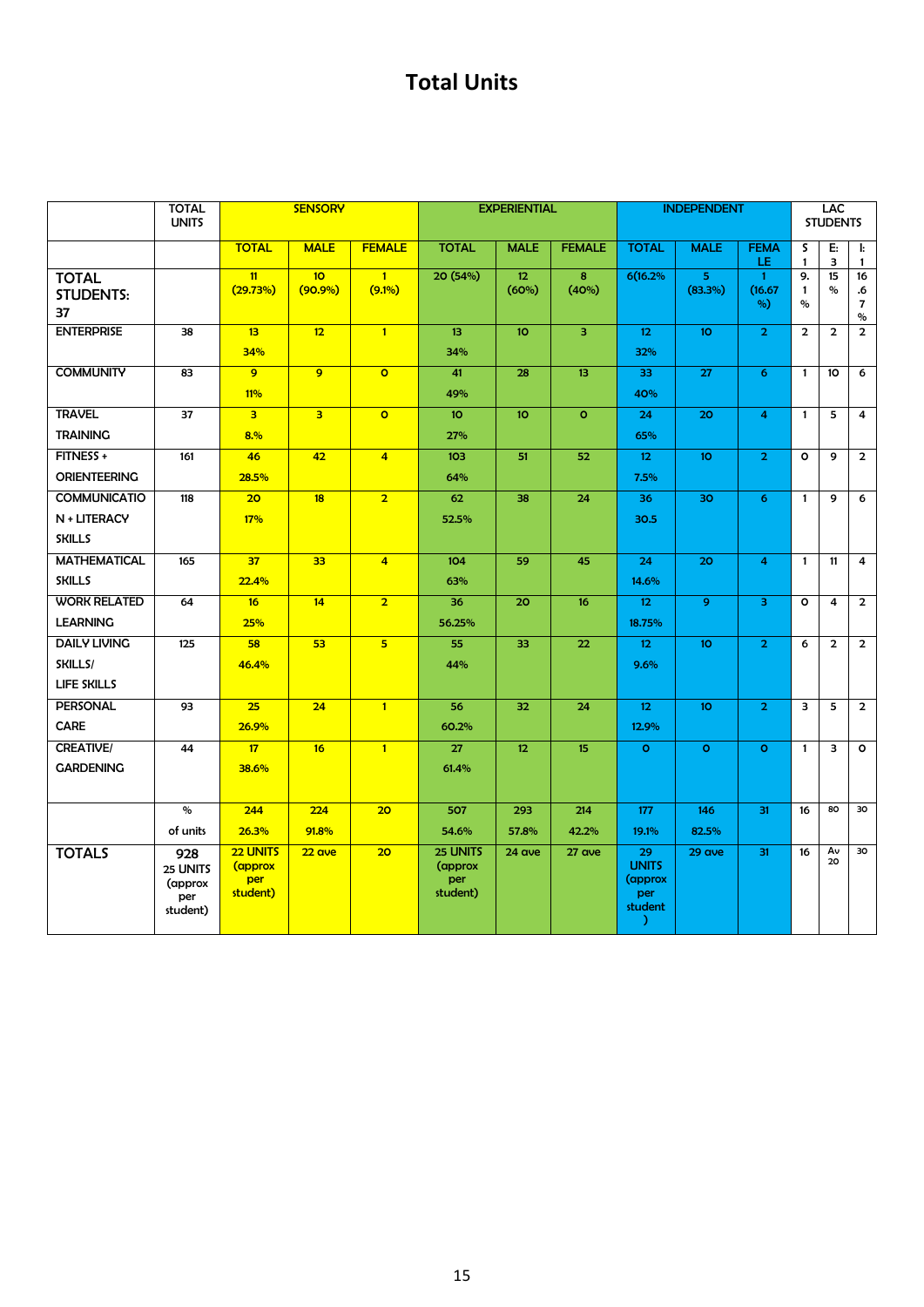## **Free School Meals**

| <b>FREE SCHOOL</b><br><b>MEALS</b>                                                             | <b>TOTAL</b><br><b>UNITS</b> |                                                    | <b>SENSORY</b>           |                                       | <b>EXPERIENTIAL</b>                            |                                              |                           | <b>INDEPENDENT</b>                              |                                      |                           |  |
|------------------------------------------------------------------------------------------------|------------------------------|----------------------------------------------------|--------------------------|---------------------------------------|------------------------------------------------|----------------------------------------------|---------------------------|-------------------------------------------------|--------------------------------------|---------------------------|--|
|                                                                                                |                              | <b>TOTAL</b>                                       | <b>FSM</b>               | <b>NON FSM</b>                        | <b>TOTAL</b>                                   | <b>FSM</b>                                   | <b>NON FSM</b>            | <b>TOTAL</b>                                    | <b>FSM</b>                           | <b>NON FSM</b>            |  |
| <b>TOTAL STUDENTS:</b><br>37                                                                   |                              | 11<br>29.3%                                        | 9<br>81.8%<br>(of group) | $\overline{2}$<br>18.2%<br>(of group) | 20<br>54.1%                                    | $\overline{\mathbf{4}}$<br>20%<br>(of group) | 16<br>80%<br>(of group)   | 6<br>16.2%                                      | $\mathbf{1}$<br>16.6%<br>(of group)  | 5.<br>83.3%<br>(of group) |  |
| <b>OPTIONS:</b><br>Inc Enterprise,<br>Community, Travel<br>Training, Fitness +<br>Orienteering | 319<br><b>UNITS</b>          | 71<br>29.1% of<br>total<br><b>Sensory</b><br>units | 59<br>83.1% of<br>group  | 12<br>16.9% of<br>group               | 167<br>32.9% of<br>Experiential<br>total units | 34<br>20.35%<br>of group                     | 133<br>79.65% of<br>group | 81<br>45.8% of<br>total<br>Independent<br>units | 14<br>17.3% of<br>group              | 67<br>82.7% of<br>group   |  |
| <b>CORE SKILLS:</b><br>Communication +<br>Literacy,<br>Mathematical skills.<br><b>MFL</b>      | 283<br><b>UNITS</b>          | 57<br>$23.4%$ of<br>total<br>Sensory<br>units      | 46<br>80.7% of<br>group  | 11<br>19.3% of<br>group               | 166<br>32.8% of<br>Experiential<br>total units | 35<br>21.1% of<br>group                      | 131<br>78.9% of<br>group  | 60<br>33.9% of<br>total<br>Independent<br>units | 10 <sup>°</sup><br>16.66 of<br>group | 50<br>83.33% of<br>group  |  |
| <b>COURSEWORK:</b>                                                                             | 326                          |                                                    |                          |                                       |                                                |                                              |                           |                                                 |                                      |                           |  |
| <b>EXPLORING</b><br><b>LEARNING</b>                                                            | <b>UNITS</b>                 | 116<br>47.5% of<br>total units                     | 96<br>82.75% of<br>group | 20<br>17.25% of<br>group              |                                                |                                              |                           |                                                 |                                      |                           |  |
| <b>VOCATIONAL</b><br><b>STUDIES</b>                                                            |                              |                                                    |                          |                                       | 174<br>34.3 % of<br>total units                | 34<br>19.54% of<br>group                     | 140<br>80.46% of<br>group |                                                 |                                      |                           |  |
| <b>FOUNDATION</b><br><b>STUDIES</b>                                                            |                              |                                                    |                          |                                       |                                                |                                              |                           | 36<br>20.3% of<br>total<br>units                | 6<br>16.66% of<br>group              | 30<br>83.33% of<br>group  |  |
|                                                                                                |                              | 244                                                | 201                      | 43                                    | 507                                            | 103                                          | 404                       | 177                                             | 30                                   | 147                       |  |
| <b>TOTALS</b>                                                                                  | 928<br><b>UNITS</b>          | 22 UNITS<br>(approx<br>per<br>student)             |                          |                                       | 25 UNITS<br>(approx)<br>per<br>student)        |                                              |                           | 29 UNITS<br>(approx)<br>per<br>student          |                                      |                           |  |

## **Ethnicity**

| <b>ETHNICITY</b><br>2017                                                                       | <b>TOTAL</b><br><b>UNITS</b> |                                                      | <b>SENSORY</b>                       |                                        | <b>EXPERIENTIAL</b>                                  |                                     |                                | <b>INDEPENDENT</b>                                   |                                      |                                |
|------------------------------------------------------------------------------------------------|------------------------------|------------------------------------------------------|--------------------------------------|----------------------------------------|------------------------------------------------------|-------------------------------------|--------------------------------|------------------------------------------------------|--------------------------------------|--------------------------------|
|                                                                                                |                              | <b>TOTAL</b>                                         | <b>WHITE</b><br><b>BRITISH</b>       | <b>ETHNIC</b><br><b>GROUPS</b>         | <b>TOTAL</b>                                         | <b>WHITE</b><br><b>BRITISH</b>      | <b>ETHNIC</b><br><b>GROUPS</b> | <b>TOTAL</b>                                         | <b>WHITE</b><br><b>BRITISH</b>       | <b>ETHNIC</b><br><b>GROUPS</b> |
| <b>TOTAL STUDENTS:</b><br>37                                                                   |                              | 11<br>29.7%                                          | 9.1%<br>(of group)                   | 10 <sub>o</sub><br>90.9%<br>(of group) | 20<br>54.1%                                          | $\overline{2}$<br>10%<br>(of group) | 18<br>90%<br>(of group)        | 6<br>16.2%                                           | 16.6%<br>(of group)                  | 5.<br>83.3%<br>(of group)      |
| <b>OPTIONS:</b><br>Inc Enterprise,<br>Community, Travel<br>Training, Fitness +<br>Orienteering | 319<br><b>UNITS</b>          | 71<br>29.1% of<br>total<br><b>Sensory</b><br>units   | $\overline{4}$<br>$5.6%$ of<br>group | 67<br>94.6% of<br>group                | 167<br>32.9% of<br>Experiential<br>total units       | 12<br>7.2% of<br>group              | 155<br>92.8% of<br>group       | 81<br>45.8% of<br>total<br>Independent<br>units      | 14<br>17.3% of<br>group              | 67<br>82.7% of<br>group        |
| <b>CORE SKILLS:</b><br>Communication +<br>Literacy,<br>Mathematical skills,<br><b>MFL</b>      | 283<br><b>UNITS</b>          | 57<br>$23.4%$ of<br>total<br><b>Sensory</b><br>units | $\overline{2}$<br>$3.5$ of<br>group  | 55<br>96.5% of<br>group                | 166<br>32.8% of<br>Experiential<br>total units       | 16<br>$9.6%$ of<br>group            | 150<br>90.4% of<br>group       | 60<br>33.9% of<br>total<br>Independent<br>units      | 10 <sup>°</sup><br>16.66 of<br>group | 50<br>83.33% of<br>group       |
| <b>COURSEWORK:</b>                                                                             | 326                          |                                                      |                                      |                                        |                                                      |                                     |                                |                                                      |                                      |                                |
| <b>EXPLORING</b><br><b>LEARNING</b>                                                            | <b>UNITS</b>                 | 116<br>47.5% of<br>total units                       | 10 <sup>2</sup><br>$8.6$ of<br>group | 106<br>$91.4%$ of<br>group             |                                                      |                                     |                                |                                                      |                                      |                                |
| <b>VOCATIONAL</b><br><b>STUDIES</b>                                                            |                              |                                                      |                                      |                                        | 174<br>34.3% of<br>total units                       | 18<br>10.3% of<br>group             | 156<br>89.7% of<br>group       |                                                      |                                      |                                |
| <b>FOUNDATION</b><br><b>STUDIES</b>                                                            |                              |                                                      |                                      |                                        |                                                      |                                     |                                | 36<br>20.3% of<br>total<br>units                     | 6<br>16.66% of<br>group              | 30<br>83.33% of<br>group       |
|                                                                                                |                              |                                                      |                                      |                                        |                                                      |                                     |                                |                                                      |                                      |                                |
| <b>TOTALS</b>                                                                                  | 928<br><b>UNITS</b>          | 244<br><b>UNITS</b><br>(approx<br>22 per<br>student) |                                      |                                        | 507<br><b>UNITS</b><br>(approx 25<br>per<br>student) |                                     |                                | 177<br><b>UNITS</b><br>(approx.<br>29 per<br>student |                                      |                                |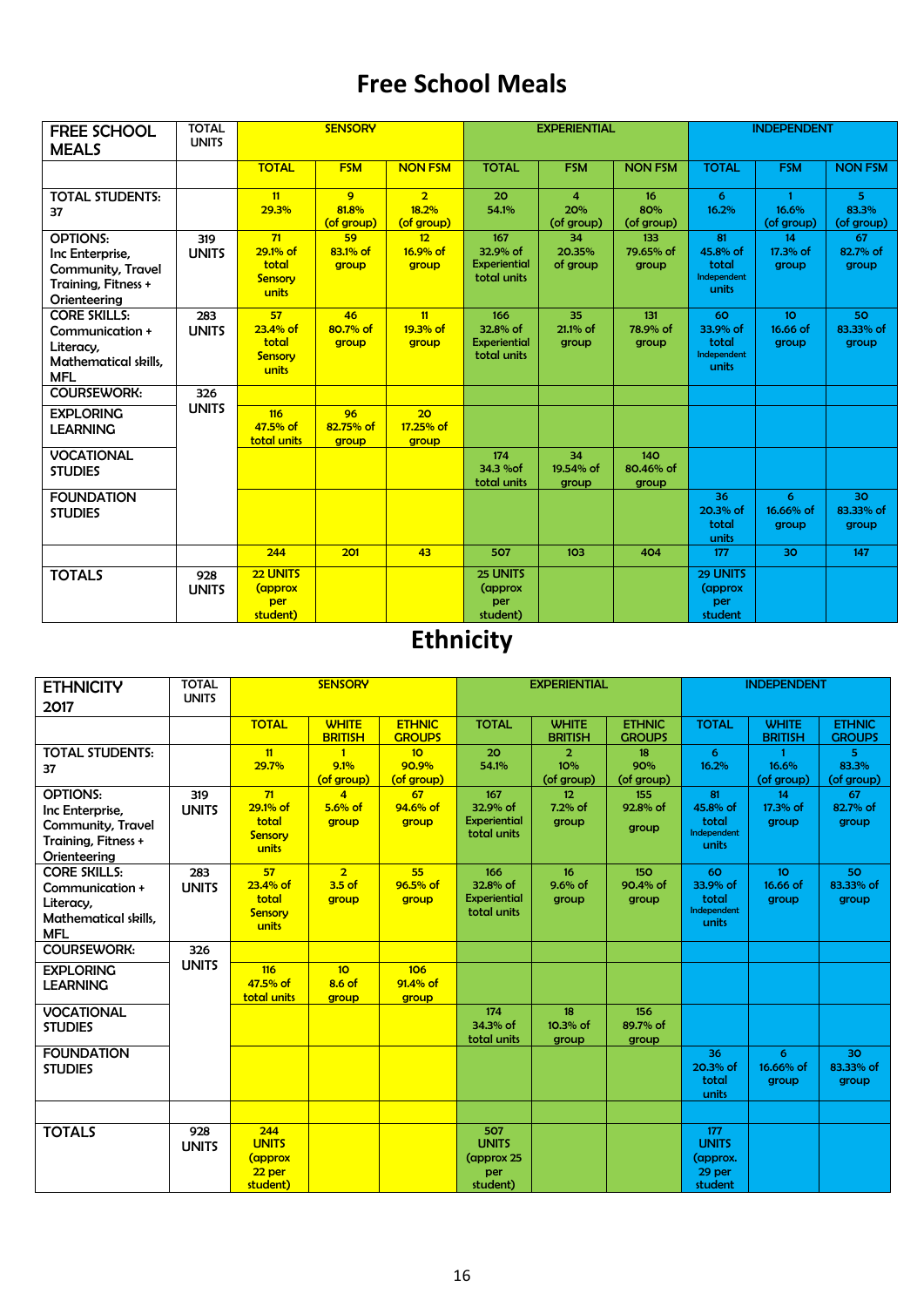#### **FINDINGS:**

Although the actual number of AQA Units presented have reduced from 1010 to 928 this year, all students have accessed all of the areas offered to them (Core skills, Options and Individual Course Work) and there is much more of a balance between all areas.

On evaluating the different types of learner; for Sensory students those with Ethnic Minority have performed better than White British, while for Free School meals and non- Free school meals for Sensory students, they have performed the same. However, looking at number, the majority of 'Sensory' students (81.9% of group) have Free School meals. They have also pursued more units through their main coursework (47.5%), including Daily Living Skills / Life Skills, while there is more of a balance between Core Skills (22.4%) and Options (29.1%) of total units completed by sensory students.

For Experiential students there is a fairly even balance across all areas of the curriculum: coursework (34.3%); Core skills (32.8%) and Options (32.7%) as well as Free School meals (an average of 20% with a deviation of 21.1% + 19.54%) and non-Free School meals (average of 80% with deviation of 78.9% + 80.46%) , also for both students of Ethnic minority (mean of 90%, with deviation of 92.8% + 87.9%) and White British (mean of 10% with deviation of 7.2% + 10.3%).

For Independent students the balance of units achieved is slightly different. Overall, there has been a greater emphasis on achieving units in Options, especially Travel Training, Enterprise and Community, which for the future development of these learners is absolutely appropriate. There is also a balance for Independent students with Free School meals and non- Free school meals (minor deviation of 17.3% for mean of 16.6% ), as well as for those students of Ethnic minority and White British.

When looking at Male / Female differences across all groups, the one female Sensory student (20 units) has performed less well than her male peers (average 22 units). This is due to her being a school refuser for three months and only being in school on a part-time basis for five months, nevertheless it is a testament to the staff who have supported her to achieve as well as she has. Experiential female students (achieving an average of 27 units) have performed slightly better than their male counterparts (achieving an average of 24 units), this is as a result of one Experiential male student, being re-integrated into school, with an expectation of achieving 6 units, due to minimum involvement. Similarly, one female Independent learner has achieved above expected progress (achieving 31 units against 29 average for male students). An Independent male student is being hospitalised for the remaining 4 months of the school year.

For five LAC students (1 sensory, 3 experiential and 1 independent); the Sensory student has achieved less than average in comparison to other Sensory students, however he has achieved the expected number of units in the year, despite a high level of behavioural issues. The experiential students' data has been reduced due to the Experiential student mentioned above, who reintegrated into Durants in January 2017 and hs only been accessing the curriculum since April / May 2017. The Independent LAC has achieved slightly better than average (30 units achieved against 29 average)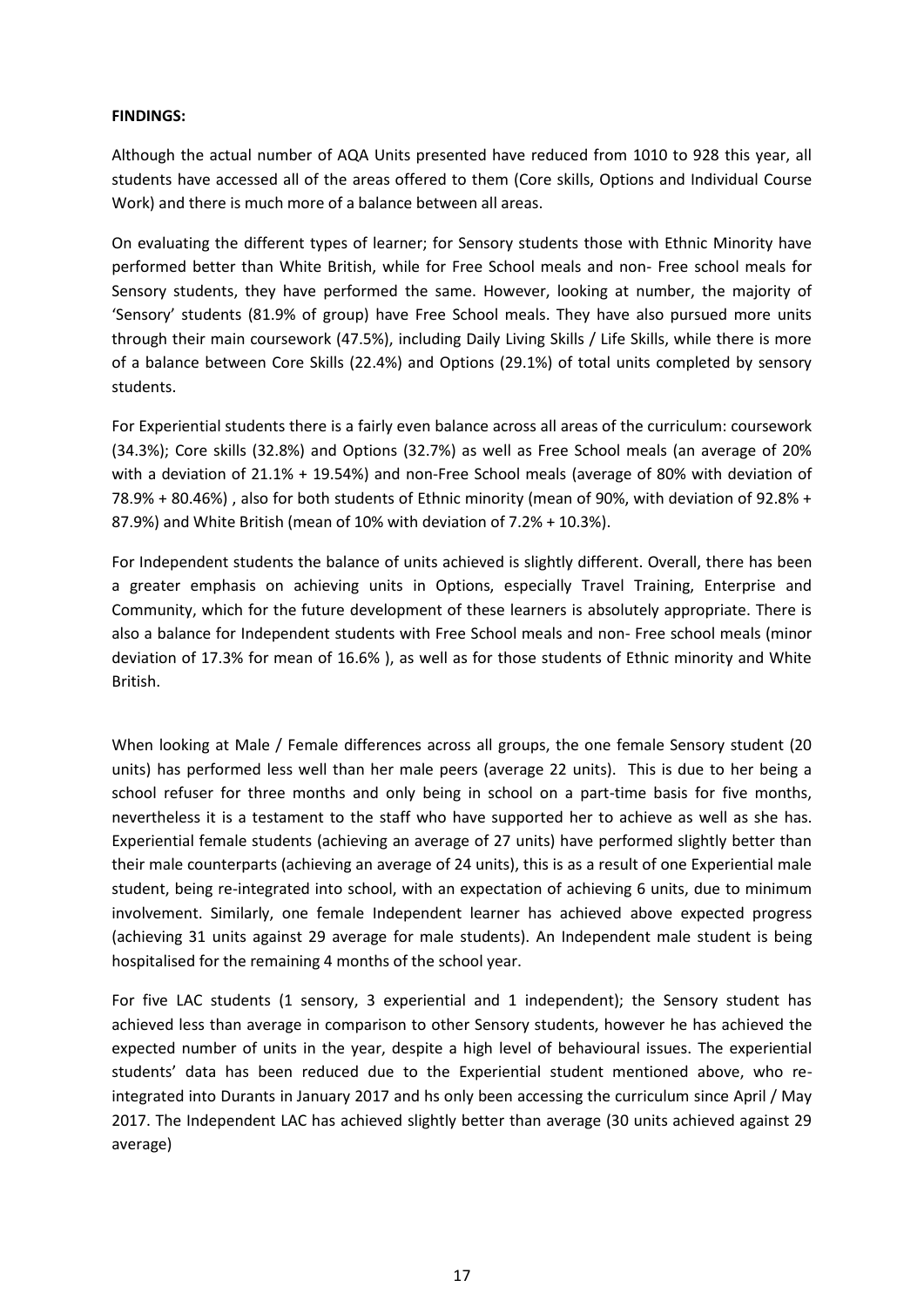

#### **BREAKDOWN OF NUMBER OF UNITS ACHIEVED SHOWING BALANCE ACROSS ALL AREAS OF POST 16 CURRICULUM**

#### **LEAVERS 2017 – 8 Students**

| <b>Type of Learner</b> | Barnet +<br>Southgate<br>College | Flower Lane,<br><b>Barnet</b> | New Options/<br>Formont | Day Service/<br><b>Ambitious</b><br>College |
|------------------------|----------------------------------|-------------------------------|-------------------------|---------------------------------------------|
| Sensory                |                                  |                               |                         |                                             |
| <b>Experiential</b>    |                                  |                               |                         |                                             |
| Independent            | з                                |                               |                         |                                             |
|                        |                                  |                               |                         |                                             |

#### **LOOKING FORWARD**

With most students achieving AQA Units in either the 'good' or 'outstanding' range it is therefore important to look to progression with a 10% - 20% increase to the baseline number of AQA Units achieved in one year.

Accordingly the baseline for achieving in 2017-18 is as follows:

SENSORY LEARNERS: Minimum 18 AQA Units per year: +/- 1 Units (Average range): + 3 (Good): + 4 (Outstanding)

EXPERIENTIAL LEARNERS– minimum 22 AQA Units per year: + / - 1 Units (Average range): + 3 (Good): + 5 (Outstanding)

INDEPENDENT LEARNERS– minimum 25 AQA Units per year: + / - 1 Unit (Average range): + 3 (Good): + 5 (Outstanding)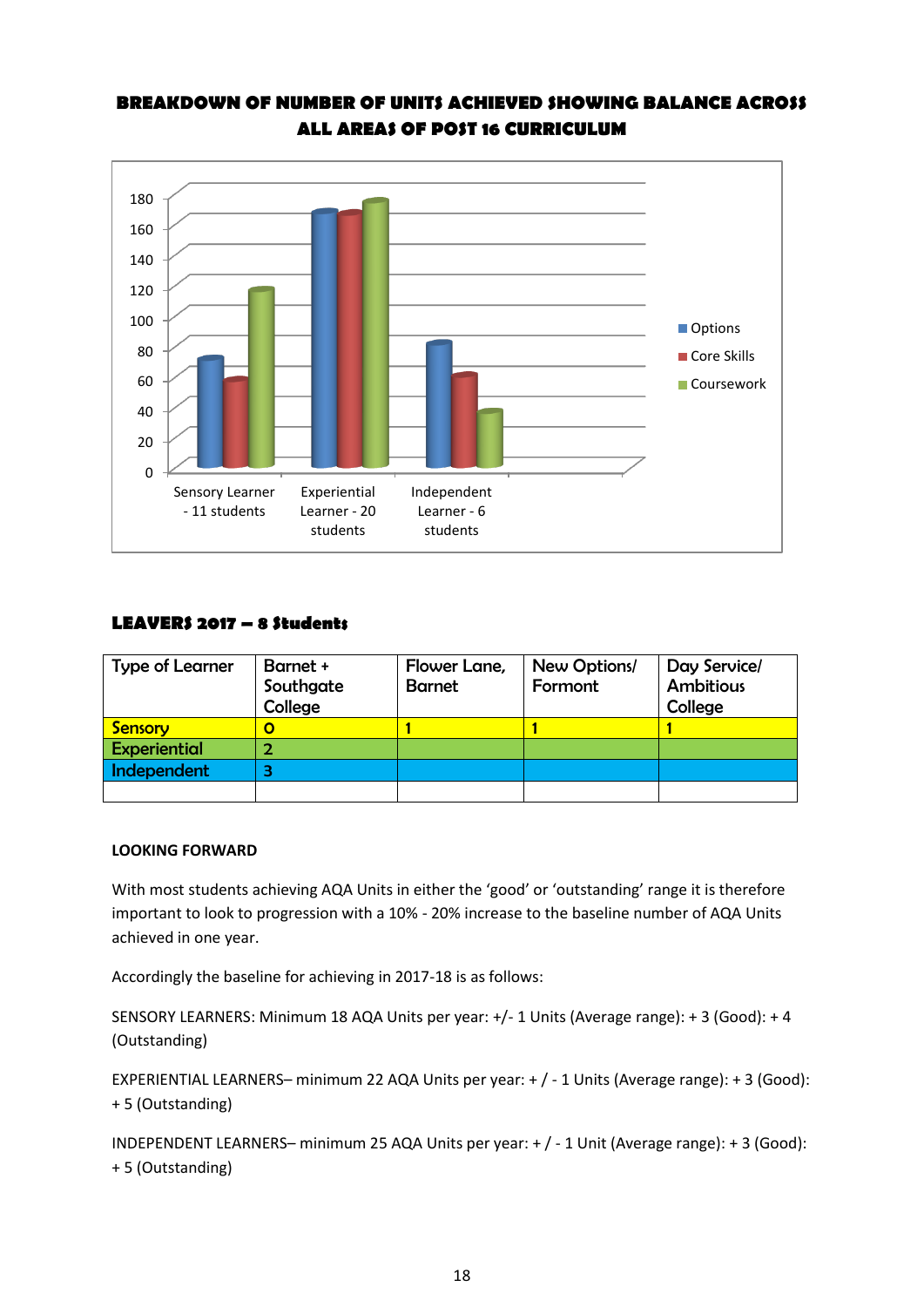#### **Behaviour**

We believe that all children and young people have the right to be treated with respect and dignity even in circumstances where they display difficult or challenging behaviour.

There was a downward trend in the number of incidents over the year as behaviour plans/strategies have been put in place and knowledge of the pupils increased amongst the teams of staff working with them. Communication with parents is paramount as is communication with relevant outside agencies (social services etc.) As pupils settled into their new environments, generalised the use of their communication systems and developed the use of self-regulation strategies, anxieties appeared to reduce and behaviours improved.

#### **Behaviour in the classroom and attitudes to learning**

Pupils' behaviour at Durants is well managed via clear procedures, policy and practice providing continuity and consistency of approach from all staff. As a last resort, the school follows the "Approach" methodology, a physical intervention used to deal with difficult and challenging situations in a positive and supportive manner. All staff have received the relevant training and the school have two accredited trainers onsite, so that all staff are able to deal effectively with crisis to prevent injury or harm. All staff have high expectations of pupils' behaviour in the classroom and systems and structures encourage clear working.

The majority of pupils have a timetable (class or individual) and visual structures to help them approach lessons well prepared. Where behaviours are challenging, pupils have a behaviour support plan which is followed by all members of staff working with that pupil. All classrooms have quiet areas and rooms for pupils to use for calming/self-regulate. Doors to this area remain unlocked except as a last resort and in exceptional circumstances. In this instance, it is for the shortest possible time and correct policy procedures and protocols are maintained. Motivators and rewards systems are linked with pupils' learning.

#### **Attendance**

Durants has good attendance data. We work with parents to ensure that pupils attend school unless unwell and impress on parents that good attendance links in with high achievement.

**2013-2014: 95.39% 2014-2015: 94.91% 2015-2016: 93.55% 2016-2017: 93.52%**

The attendance of pupils at Durants is in line with expectations in Mainstream schools and is not reflective of attendance in the special school sector. This is a contributory factor to the "Outstanding" progress that our data shows.

#### **Main Findings**

A high percentage of our pupils achieve expected and above expected levels of progress in core areas despite the change in the New National Curriculum 2015-16.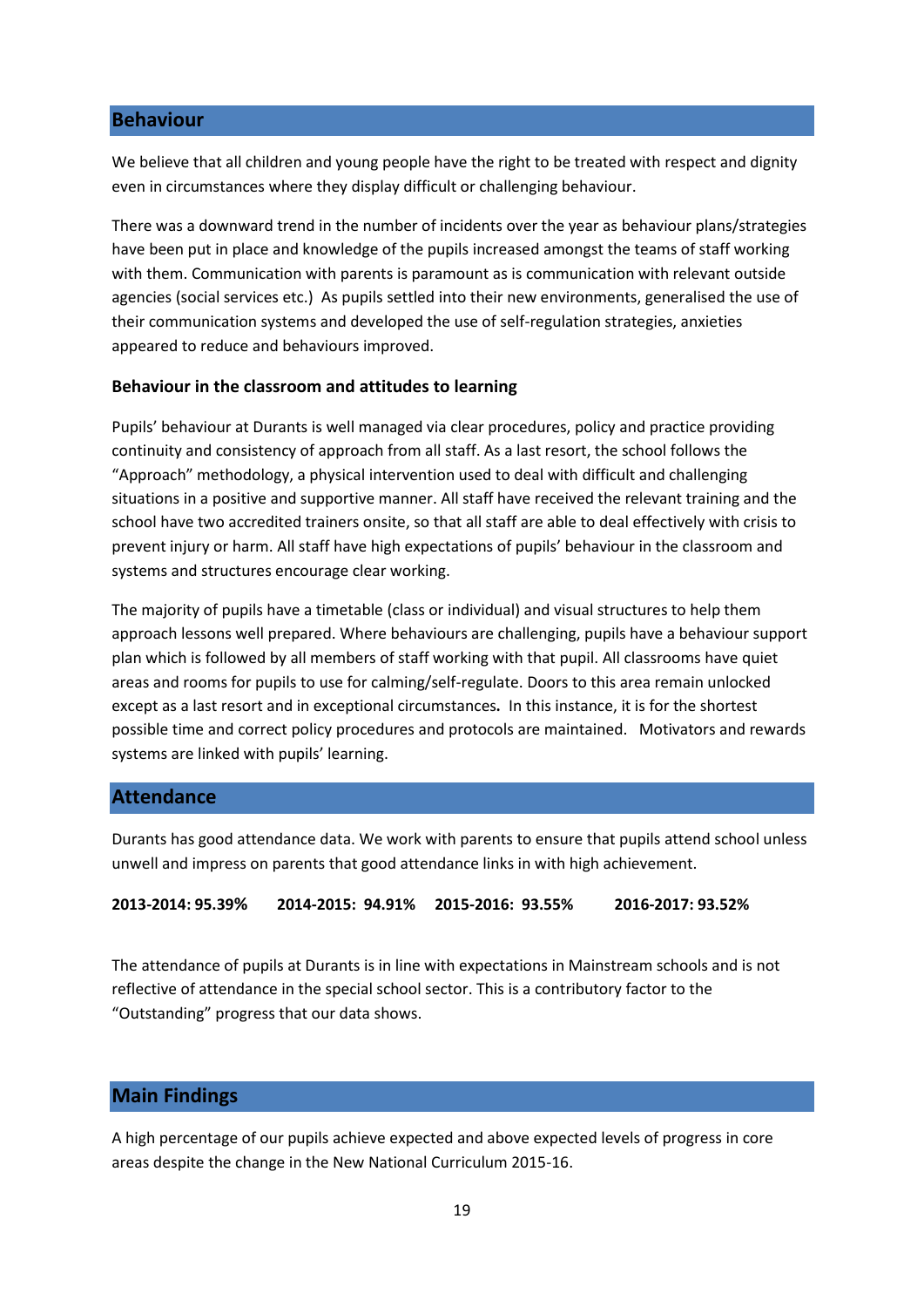Across the Lower & Middle Departments, 92% of pupils achieved or exceeded the amount of expected progress this year in English.

Across Lower & Middle Departments, 88% of pupils achieved or exceeded the amount of expected progress this year in Maths.

Across the Lower & Middle Departments, 97% of pupils achieved or exceeded the amount of expected progress this year in Science.

The Upper Department have reached outstanding in all three of their learning areas (Sensory, Experiential, Independent), having achieved higher than expected in their AQA modules per learning area.

41% of our pupils are eligible for free school meals. We found this year that those of FSM showed slightly higher progress in Maths and Science than those not eligible.

When we compare gender, girls do slightly better than boys in all core subjects, but this difference is not significant.

The number of incidents of challenging behaviour reduced significantly from September 2016 to July 2017 due to effective interventions and staff confidence in de-escalation strategies when handling behaviours.

#### **Target Setting**

The school uses Upper Quartile Progression Guidance targets as starting points in setting challenging targets, taking into account attainment at the end of the previous key stage. Progress towards meeting targets is monitored through Progress Review Meetings held by senior leaders with each department (Heads of Departments and teachers). The meetings take place termly.

In addition to this, targets are set for the subject strands that make up the core subjects and progress towards meeting those are also monitored throughout the year at the Progress Review Meetings. IEP targets are scrutinised to ensure they are autism specific, are sufficiently challenging and that pupils are on track to meet them. Through this process we are confident that challenging and appropriate targets are set for each pupil. This close monitoring also helps us to identify whether pupils are having difficulty with any particular strand within a subject and whether particular sub groups are experiencing difficulty. Where pupils are not making expected progress, interventions (including therapeutic input) are usually in place and case studies will be written.

We are also aware that Progression Guidance and CASPA are not the only indicators of progress, and we take into account lateral progress, particularly for pupils working around P4, as well as behaviour, attitude to learning, developing communication skills, life and independence skills. To cover the non-academic range of progress we will be introducing the AET (Autism Education Trust) progression guidance for the next Academic year.

#### **School Targets 2017-2018**

**English**: to further develop and enhance speaking, listening and written communication skills through a variety of media including ICT (IPad).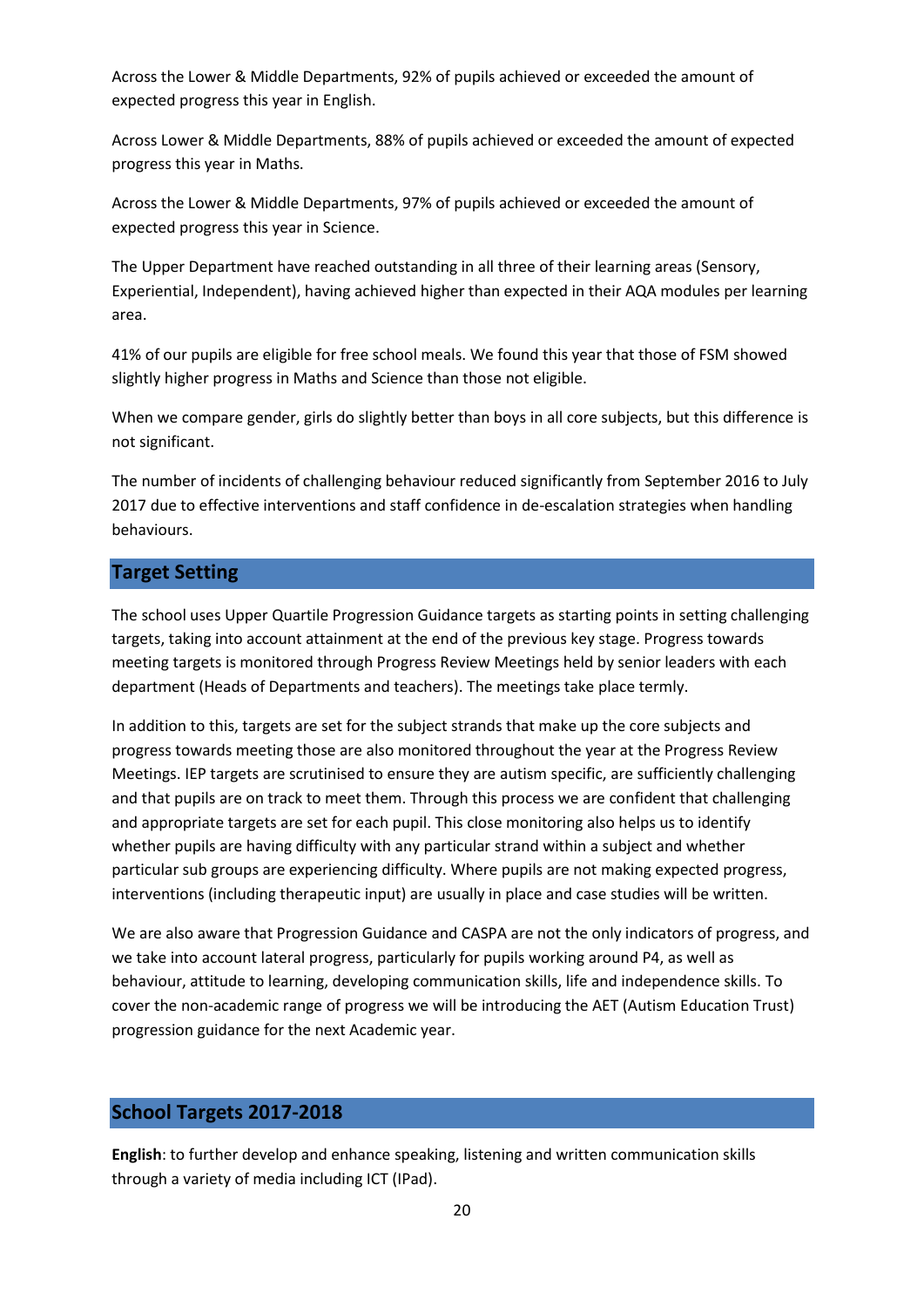**Reading**: to further improve pupils' comprehension skills, using colourful semantics where appropriate, reducing the gap between accuracy and comprehension. Continue to use the reading scheme 'Lexia' throughout the school

**PECS, Language Boards, Communication Books, Makaton and Total Communication, Intensive Interaction:** all classes are having intense support using IPads to support communication.

**Maths**: to increase pupils' understanding of the concepts in all strands of maths through the effective use of Numicon and increase pupil progress in the new National Curriculum modules.

**Science:** to implement our updated Science Curriculum and schemes of work and increase the number of pupils achieving results above expected levels of progress in each area/topic

**Attendance**: to increase our attendance rate to 95% and to monitor the progress of pupils with poor attendance and to see whether there is a correlation with their attainment.

**Independence**: To further develop our "Pathways to Independence" to ensure teachers can support pupils to make progress towards independence in all aspects of life skills.

**Behaviour:** To monitor individual behaviour support logs, to help track individuals over a longer period of time. To further update behaviour support plans to ensure they are positive and proactive.

**Assessment:** New 'I can' Statements have been introduced to track progress for pupils, ranging from P1(i) to Stage 5. To demise the gap between P8 & Stage 1 in Maths & English, we have introduced three stepping stones (P9, P10, P11). The AET Progression Framework will be introduced the next Academic Year, to work alongside the curriculum enabling teachers to capture progress in nonacademic areas.